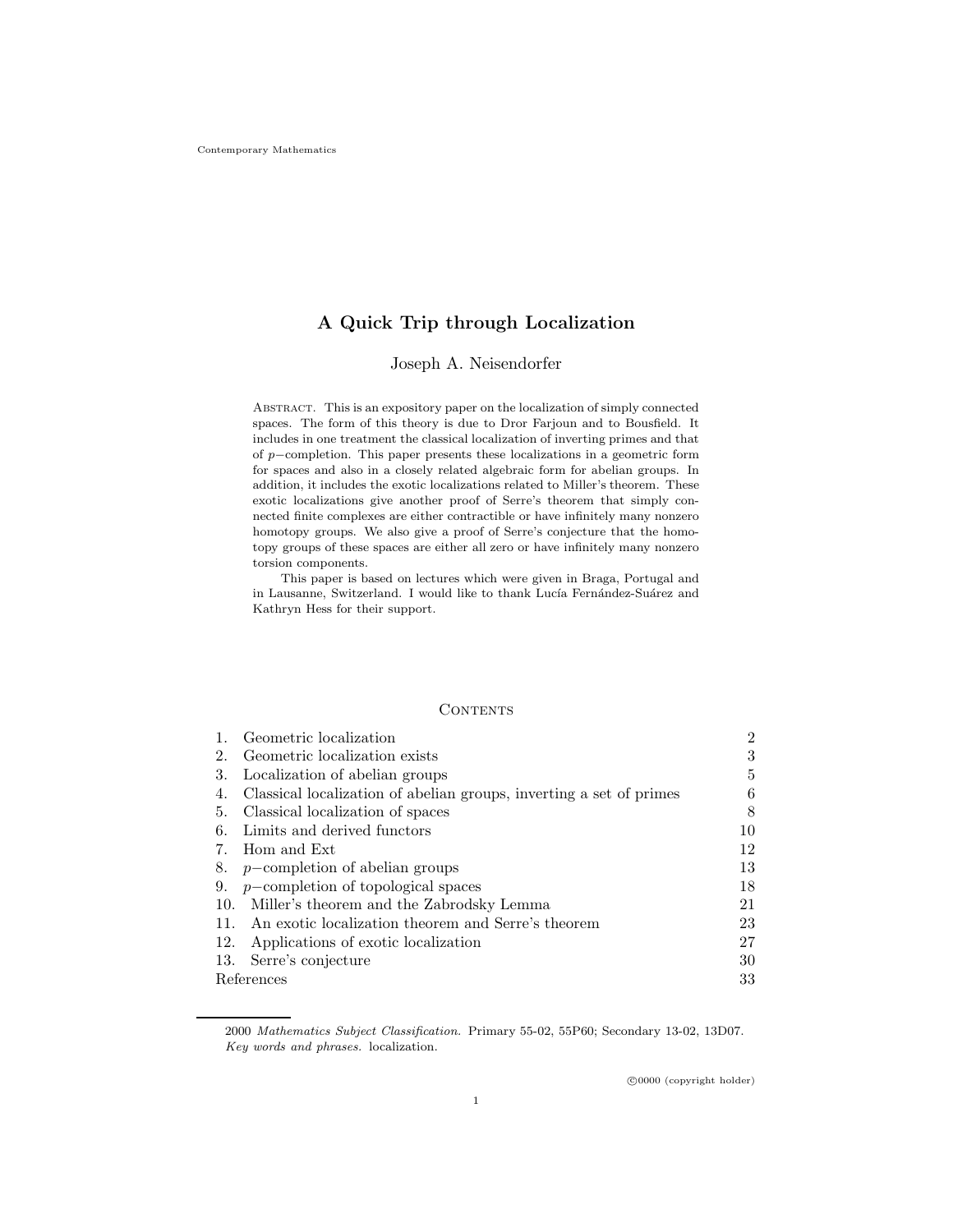#### 2 JOSEPH A. NEISENDORFER

#### 1. Geometric localization

The localization theory presented here is due independently to Bousfield [2, 3] and to Dror Farjoun [8]. Geometric localization involves the choice of some spaces to be local and the choice of some collection of maps to be local equivalences. Although we could have begun by choosing a map or even a whole set of maps to be local equivalences, we begin with the slightly restricted situation where the localization is the consequence of choosing one space to be locally equivalent to a point. This form of localization can also be called nullification.

Let M be a fixed connected pointed space and let  $X, Y, \ldots, A, B, \ldots$  be simply connected pointed spaces. In this section, we describe the localization theory due independently to Bousfield [2, 3] and Dror Farjoun [8].

A space X is called M-null or  $* \rightarrow M$  local if any of the following equivalent conditions hold:

a) The map of unbased mapping spaces

 $map(M, X) \rightarrow map(*, X) = X$ 

is a weak equivalence, that is,  $\pi_i map(M, X) \stackrel{\simeq}{\longrightarrow} \pi_i X$  is an isomorphism for all  $i \geq 0$ and all choices of basepoints.

b) The based mapping space  $map_*(M, X)$  is weakly contractible, that is, the homotopy group  $\pi_i map_*(M, X) = 0$  for all  $i \geq 0$ .

c) For all  $i \geq 0$ ,

$$
0 = \pi_i map_*(M, X) = [\Sigma^i M, X]_*
$$

In this sense, a local space  $X$  is one which sees  $M$  as weakly contractible from the point of view of the based and unbased mapping spaces

$$
map_*(M, X), map(M, X).
$$

Note: The equivalence of a) and b) is implied by the fibration sequence

$$
map_*(M, X) \to map(M, X) \xrightarrow{eval} X
$$

where  $eval(f) = f(*)$  is the evaluation of a function on the basepoint.

A map  $f: A \to B$  is a **local equivalence** if either of the following equivalent conditions hold:

a)

$$
f^* : map_*(B, X) \to map_*(A, X)
$$

is a weak equivalence for all local X.

b) For all local X and for all  $i \geq 0$ , the maps

$$
\Sigma^i f^* : [\Sigma^i B, X]_* \to [\Sigma^i A, X]_*
$$

are bijections.

c) For all local X and for all  $i \geq 0$ , the maps

$$
f^*: [B,\Omega^i X]_* \to [A,\Omega^i X]_*
$$

are bijections.

d)

 $f^* : map(B, X) \rightarrow map(A, X)$ 

is a weak equivalence for all local X.

For example, the map  $* \rightarrow M$  is a local equivalence.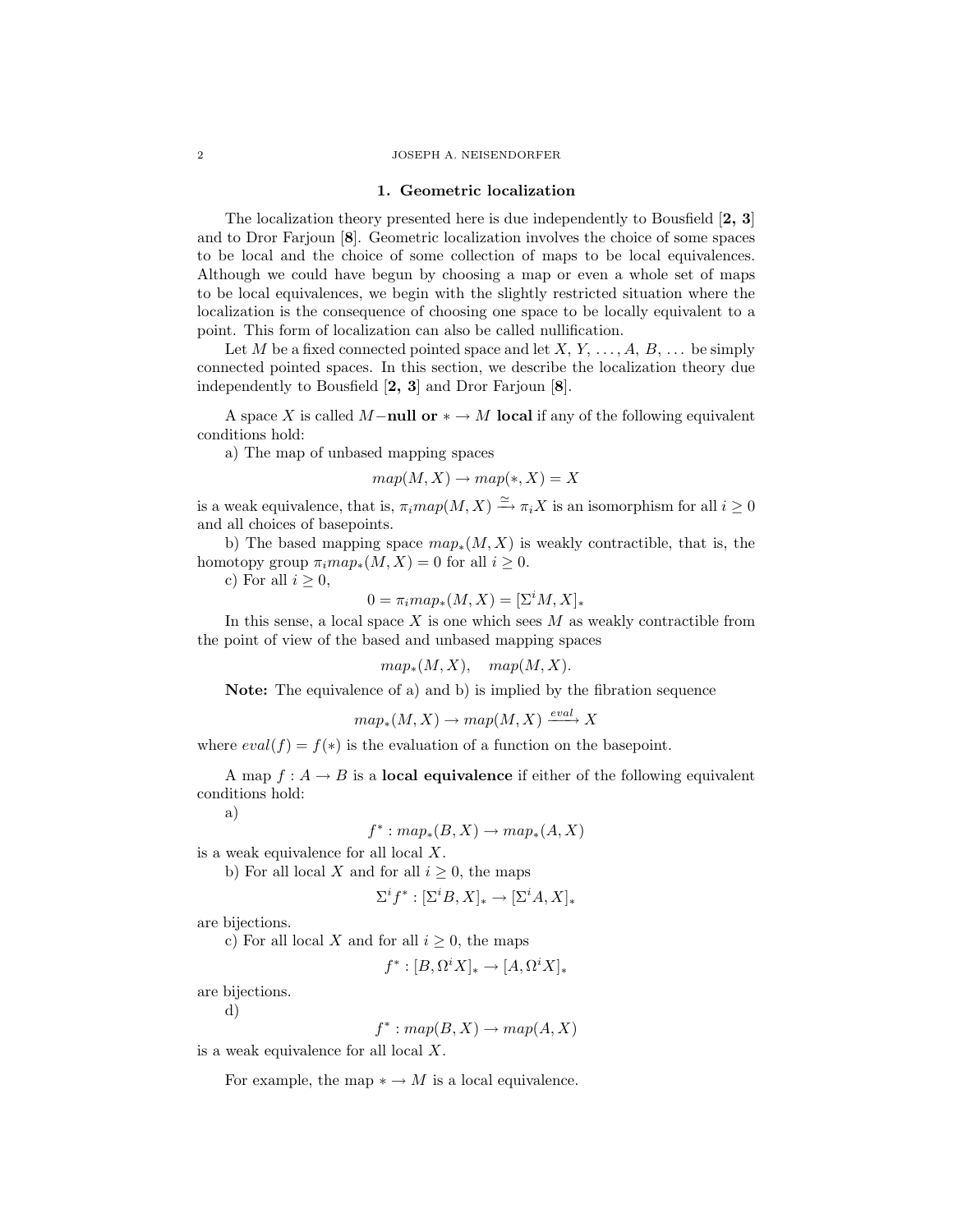A map  $X \stackrel{\iota}{\to} LX = L_M X$  is called M-localization if the following two conditions are both satisfied

a) LX is local.

b)  $\iota$  is a local equivalence.

We often refer to  $LX = L_M X$  as the localization of X and omit mention of the map  $\iota$ .

THEOREM 1.1. For all connected spaces  $M$  and all simply connected spaces  $X$ , the localization  $\iota: X \to LX$  exists, LX is simply connected, localization is unique up to homotopy, and localization is a functor on the homotopy category.

REMARK 1.2. In fact, localization is represented by a strict functor  $LX$ , that is, by a functor on the category of simply connected pointed spaces and continuous pointed maps.

In the next section, we will prove that localization exists as a strict functor and is simply connected. Assume that we have done so.

The fact that localization is unique up to homotopy follows from the fact that localization is a functor on the homotopy category. In turn, the latter follows from the fact that, in the homotopy category, the localization  $\iota : X \to LX$  is the universal map from  $X$  to a local space.

That is, for all local Y and all maps  $f: X \to Y$ , there is a unique homotopy class  $g: LX \to Y$  such that  $\iota^*g = g \cdot \iota \simeq f$ .

Thus, given a map  $h: X_1 \to X_2$  there is a unique homotopy class  $Lh: LX_1 \to$  $LX_2$  such that

$$
\begin{array}{ccc}\nX_1 & \xrightarrow{h} & X_2 \\
\downarrow \iota & & \downarrow \iota \\
LX_1 & \xrightarrow{Lh} & LX_2\n\end{array}
$$

is homotopy commutative.

It is clear that Lh defines a functor on the homotopy category.

### 2. Geometric localization exists

We will prove that localization  $LX = L_M X$  exists for all simply connected pointed spaces  $X$ . In order to avoid having to use sophisticated set theory, we will restrict our proof to the case where  $M$  is a connected pointed space which is a countable CW complex. In fact, this includes all useful examples that we know of.

Consider the Barratt-Puppe sequence

$$
\bigvee \Sigma^j M \xrightarrow{F} X \to C_F \to \bigvee \Sigma^{j+1} M
$$

where the bouquet is taken over all  $j \geq 0$  and all maps  $f : \Sigma^j M \to X$ . The map F is the map defined by f on each summand. The van Kampen theorem implies that  $C_F = X_+$  is simply connected if X is simply connected.

We denote the above sequence and its suspensions by

$$
\Sigma^i M_{\sigma} \xrightarrow{\Sigma^i F} \Sigma^i X \to \Sigma^i X_+ \to \Sigma^{i+1} M_{\sigma}.
$$

Since the Barratt-Puppe sequence and its suspensions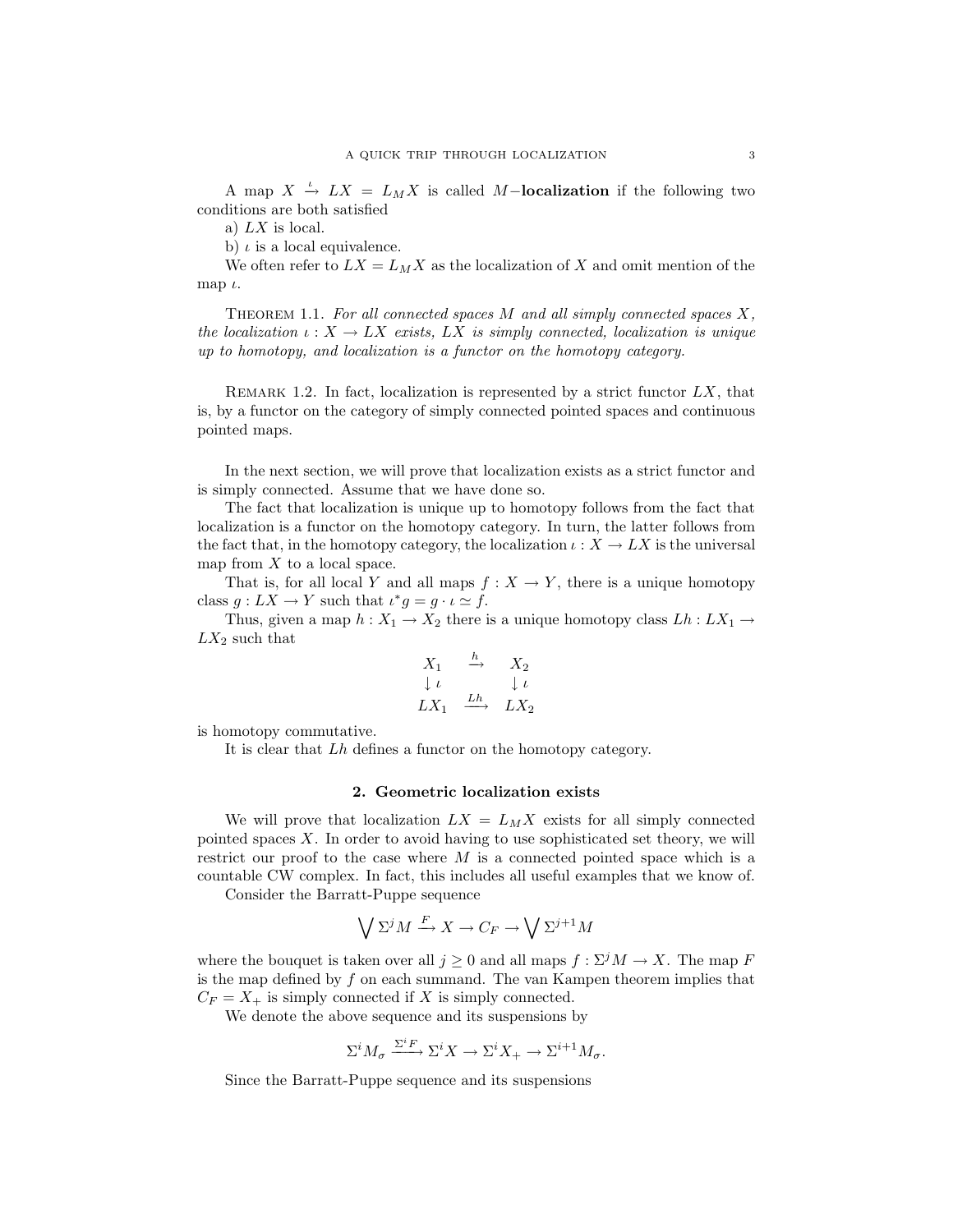are coexact, it follows that, for all local  $Y$ , there are bijections

$$
[\Sigma^i X_+,Y]_* \xrightarrow{\simeq} [\Sigma^i X,Y]_*.
$$

Therefore the map  $X \to X_+$  is a local equivalence and all  $\Sigma^i M \stackrel{f}{\to} X \to X_+$ are null homotopic.

We now construct the localization LX by transfinite recursion. Let  $\alpha$  be an ordinal and set

$$
X_0 = X
$$
  
\n
$$
X_{\beta} = (X_{\alpha})_{+}
$$
  
\n
$$
X_{\beta} = \lim_{\alpha < \beta} X_{\alpha} = \bigcup_{\alpha < \beta} X_{\alpha}
$$
  
\nwhenever  $\beta = \alpha + 1$  is a successor ordinal  
\nwhenever  $\beta = \text{limit ordinal}$   
\n
$$
LX = X_{\Omega}
$$
  
\nwhere  $\Omega =$  the first uncountable ordinal

That is, if  $\Omega$  is the first uncountable ordinal, the localization sits at the end of the process

$$
X = X_0 \to X_1 \to X_2 \to \cdots \to X_\omega \to X_{\omega+1} \to \dots
$$

$$
\to X_\alpha \to \cdots \to \lim_{\alpha < \Omega} X_\alpha = X_\Omega = LX.
$$

We claim that  $\iota: X \to LX$  is localization and simply connected. It is simply connected since it is a limit of simply connected spaces.

We need to check that  $\iota$  is a local equivalence and that  $LX$  is local.

1) Since  $X_{\alpha} \to X_{\alpha+1}$  is a direct system of cofibrations and  $X_{\beta} = \lim_{\alpha \leq \beta} X_{\alpha}$ for limit ordinals  $\beta$ , it follows that  $map_*(X_\alpha, Y) \leftarrow map_*(X_{\alpha+1}, Y)$  is an inverse system of fibrations and  $map_*(X_\beta, Y) = \lim_{\alpha \leq \beta} map_*(X_\alpha, Y)$  for limit ordinals  $\beta$ . For all local Y and for all  $i \geq 0$ ,

$$
\pi_i map_*(X_{\Omega}, Y) = \pi_i map_*(\lim_{\longrightarrow} X_{\alpha}, Y) = \lim_{\longleftarrow} \pi_i map_*(X_{\alpha}, Y) \simeq \pi_i map_*(X, Y)
$$

Thus,  $\iota$  is a local equivalence.

2) Since M is a countable CW complex, M is an increasing union of finite subcomplexes  $M_n \subseteq M$ ,

$$
M=\bigcup_{n<\infty}M_n.
$$

Let  $f: \Sigma^i M \to X_{\Omega}$  be any map.

$$
\forall n, \quad \exists \text{ an ordinal } \alpha(n) < \Omega
$$

such that  $f: \Sigma^i M_n \to X_{\alpha(n)}$ .

Therefore,

$$
\Sigma^i M \to \bigcup X_{\alpha(n)} = \lim_{\longrightarrow} X_{\alpha(n)} = X_{\lim \alpha(n)} = X_{\beta}.
$$

Since  $\Omega$  is not a countable limit of lesser ordinals, it follows that  $\beta < \Omega$  and that  $β + 1 < Ω$ . Hence

$$
\Sigma^i M \to X_\beta \to X_{\beta+1} \to X_\Omega
$$

is null homotopic. Thus,  $LX = L_M X = X_{\Omega}$  is  $M$ -null or local.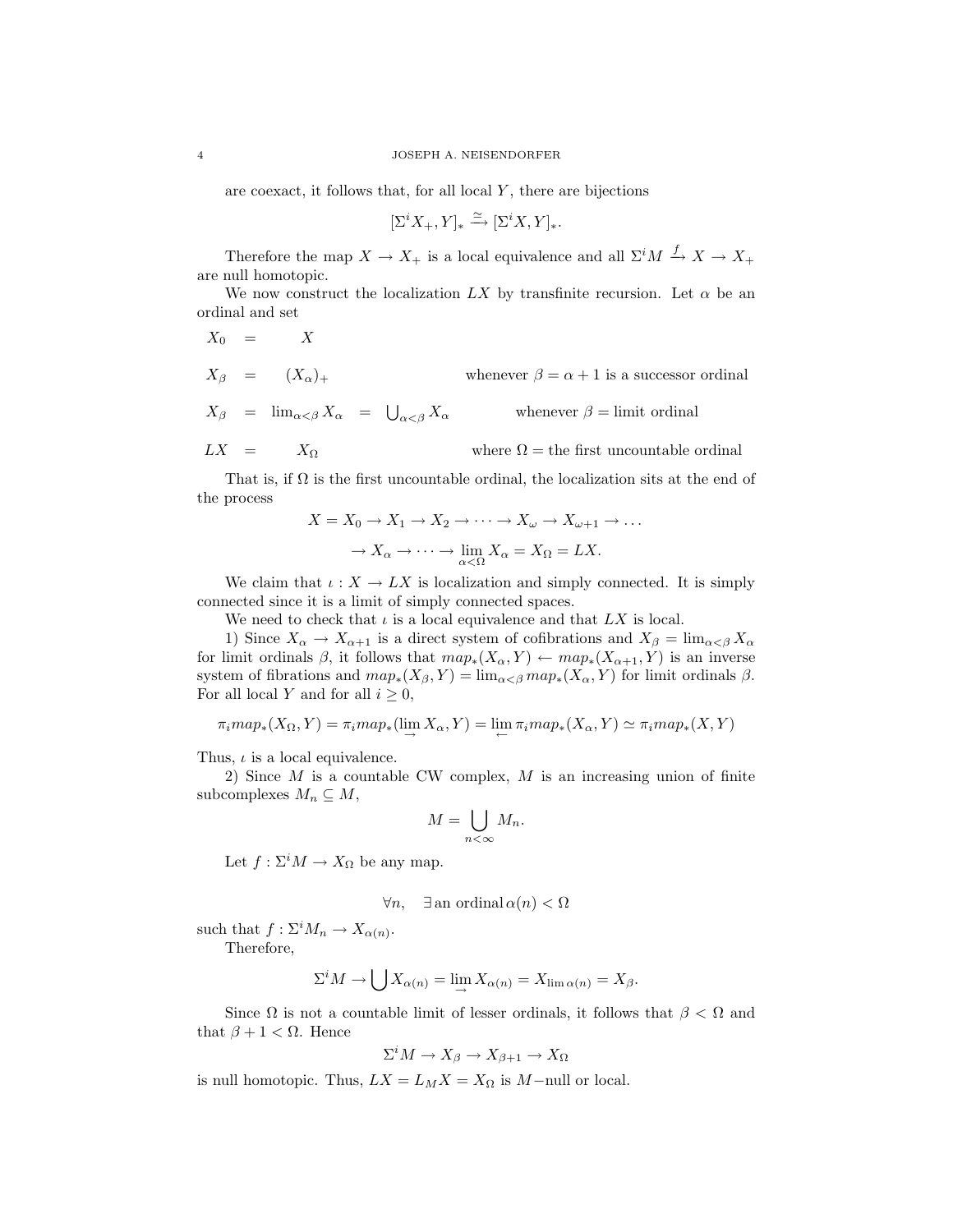#### 3. Localization of abelian groups

The localization theory or nullification theory of abelian groups is the consequence of a fixed group being declared to be locally equivalent to zero and where the role of the homotopy groups of the mapping space in the geometric theory is replaced by the Ext groups [5, 12] in the algebraic theory.

In this section, let  $M = a$  fixed abelian group.

An abelian group X is M−null or  $0 \to M$  local if certain Ext groups vanish, that is, if

$$
0 = Ext^*(M, X) = \begin{cases} hom(M, X) & * = 0 \\ Ext(M, X) & * = 0 \end{cases}
$$

Remark 3.1. Thus, the algebraic analog of the geometric mapping space is  $hom(P_*, X)$  where  $P_* \to M$  is a free resolution of the abelian group M. The resulting derived functors are the homology groups of this complex,  $H^*hom(P_*, X) =$  $Ext<sup>*</sup>(M, X)$ , and it is well known that they are independent up to natural isomorphism of the choice of the projective resolution.

A homomorphism  $f : A \to B$  of abelian groups is a **local equivalence** if, for all local X,

$$
f^* : hom(B, X) \to hom(A, X)
$$

is a bijection.

We shall say that  $f$  is a strong local equivalence if, for all local  $X$ ,

$$
f^*: Ext^*(B, X) \to Ext^*(A, X)
$$

is a bijection.

A homomorphism  $\iota: X \to L_M = LX$  is a localization if

1)  $\iota$  is a local equivalence.

2)  $LX$  is local.

REMARK 3.2. Even though strong local equivalence is the straightforward algebraic analog to geometric local equivalence, that is, to the weak homotopy equivalence of mapping spaces, the above concept of local equivalence is the correct concept to use in the algebraic localization of abelian groups. In the case of the classical localization of abelian groups wherein primes are inverted, the two concepts of local equivalence and of strong local equivalence coincide. But, in the case where the localization is what is called  $p$ –completion, they are different. In this latter case, the localization  $X \to LX$  may not be a strong local equivalence.

### Exercise

a) If localization exists, then any homomorphism  $f: X \to Y$  into a local abelian group Y has a unique extension to a map  $g: LX \to Y$ , that is,  $g \cdot \iota = f$ .

b) If it exists, localization is a functor and unique up to natural isomorphism.

In fact, Gustavo Granja has given an unpublished functorial construction of localization with respect to any fixed abelian group  $M$ . But we shall omit it since we are more interested in giving details of the two most important special cases, classical localization and completion.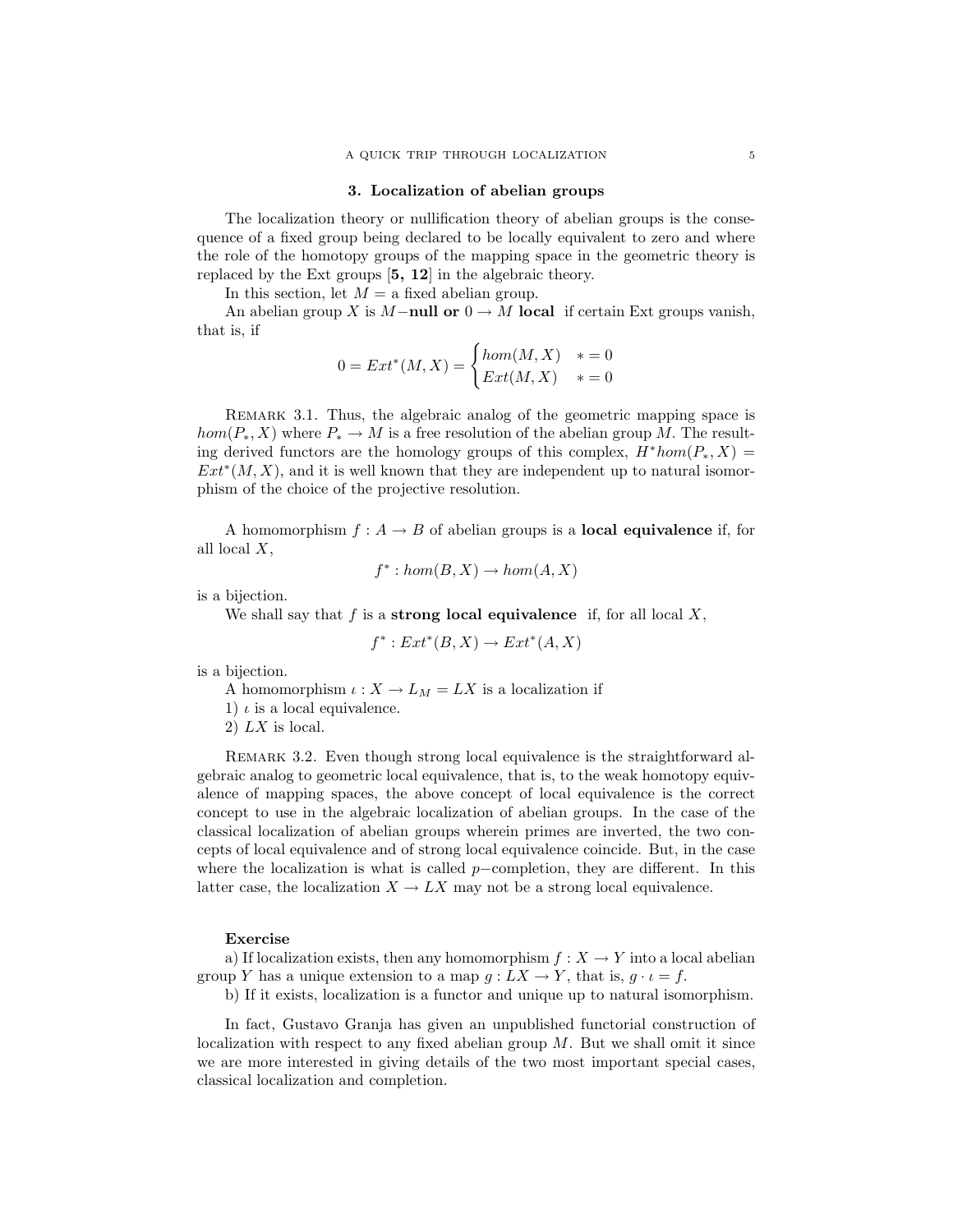## 4. Classical localization of abelian groups, inverting a set of primes

Inverting a set of primes is equivalent to the nullification of the set of corresponding cyclic groups, or equivalently, to the nullification of the direct sum of these cyclic groups.

Let S be a set of primes and let  $M = M_{\mathcal{S}}$  be the abelian group

$$
\bigoplus_{q\in\mathcal{S}}Z/qZ.
$$

## Inverting the primes in  $S$  means localization with respect to this abelian group  $M = M_{\mathcal{S}}$ .

Recall that an abelian group X is called  $M-$  null or  $0 \to M$  local if

$$
0 = Ext^*(M, X), \quad * = 0, 1.
$$

This is equivalent to  $\forall q \in \mathcal{S}$ 

$$
0 = \text{hom}(Z/qZ, X) = \{x \in X \mid qx = 0\} = \text{Tor}(Z/qZ, X)
$$

and

$$
0 = Ext(Z/qZ, X) = X/qX = X \otimes Z/qZ.
$$

In other words, X is local if,  $\forall q \in \mathcal{S}$ , multiplication by q is an isomorphism

 $q: X \xrightarrow{\simeq} X$ .

That is,  $q$  is inverted in  $X$ .

Lemma 4.1. The following are equivalent: a) X is  $0 \rightarrow M$  local. b) X is a module over the ring  $Z[\mathcal{S}^{-1}]$ c) The natural map  $X = X \otimes Z \xrightarrow{\simeq} X \otimes Z[\mathcal{S}^{-1}]$  is an isomorphism.

Recall that a homomorphism  $f : A \to B$  is a local equivalence if, for all local  $X,$ 

$$
f^* : hom(B, X) \to hom(A, X)
$$

is an isomorphism. In the case of classical localization of abelian groups, we have the following equivalent condition for a local equivalence.

THEOREM 4.2. 
$$
f : A \rightarrow B
$$
 is a local equivalence if and only if

$$
f\otimes 1:A\otimes Z[\mathcal{S}^{-1}]\to B\otimes Z[\mathcal{S}^{-1}]
$$

is an isomorphism.

PROOF.  $f : A \rightarrow B$  is a local equivalence if and only if, for all local  $X =$  $X \otimes Z[\mathcal{S}^{-1}],$ 

 $hom(B, X) \xrightarrow{\simeq} hom(A, X)$ 

is an isomorphism. This is equivalent to

$$
hom(B \otimes Z[\mathcal{S}^{-1}], X) \xrightarrow{\simeq} hom(A \otimes Z[\mathcal{S}^{-1}], X)
$$

is an isomorphism. In turn, this is equivalent to

 $A \otimes Z[\mathcal{S}^{-1}] \xrightarrow{\simeq} B \otimes Z[\mathcal{S}^{-1}]$ 

is an isomorphism.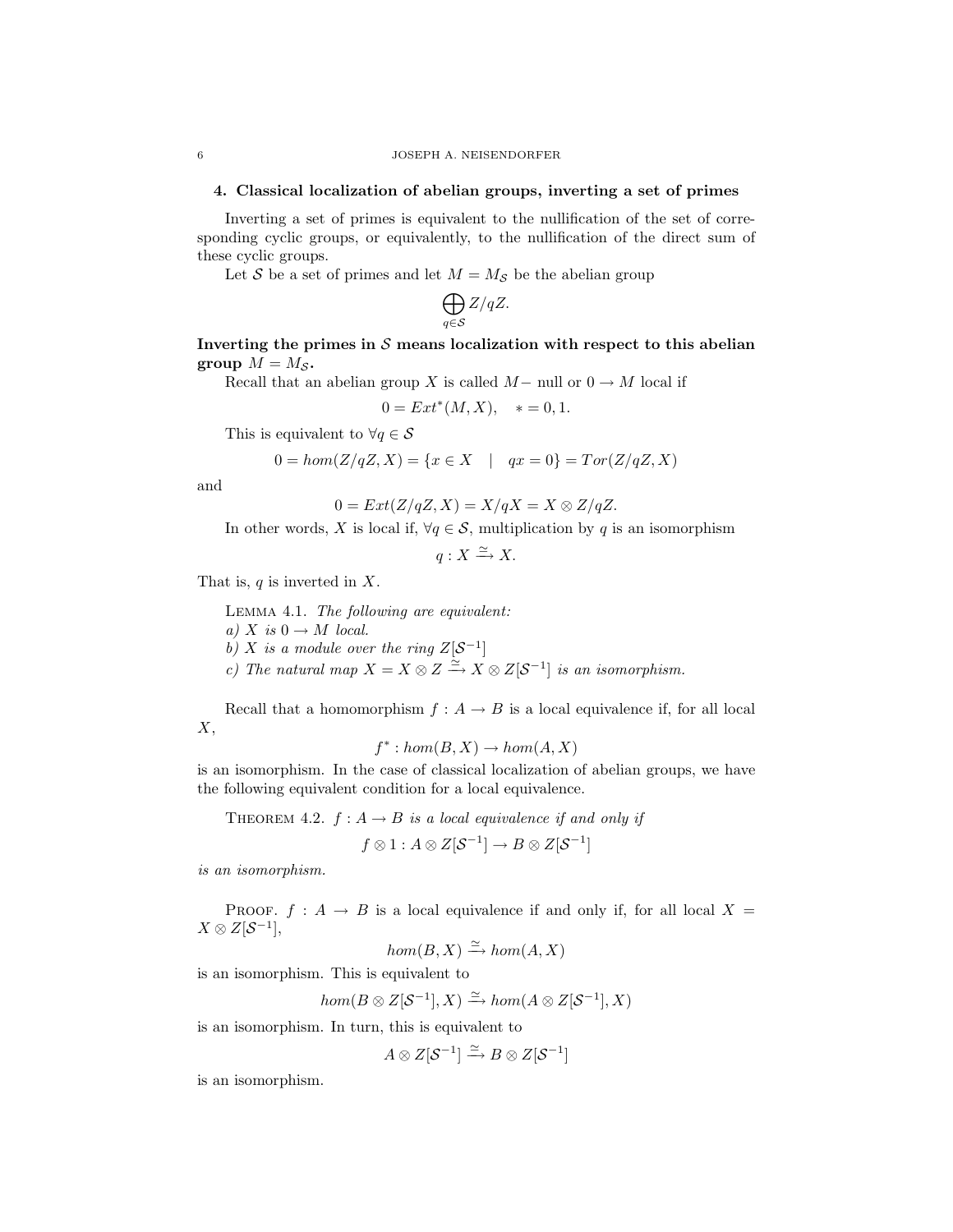1) The first equivalence is a consequence of the fact that

$$
hom(C\otimes Z[\mathcal{S}^{-1}],X)\xrightarrow{\simeq}hom(C,X)
$$

for all local  $X$ .

2) The backward implication of the second equivalence is clear. The forward implication is a consequence of:

Suppose

$$
hom(B \otimes Z[\mathcal{S}^{-1}], X) \xrightarrow{\simeq} hom(A \otimes Z[\mathcal{S}^{-1}], X)
$$

is an isomorphism for all local  $X$ .

Let  $0 \to K \to A \otimes Z[\mathcal{S}^{-1}] \to B \otimes Z[\mathcal{S}^{-1}] \to C \to 0$  be exact. Then K and C are both local. Since

$$
0 \leftarrow hom(C, C) \leftarrow hom(B \otimes Z[\mathcal{S}^{-1}], C) \leftarrow hom(A \otimes Z[\mathcal{S}^{-1}], C)
$$

is exact, it follows that  $C = 0$ . Since

$$
hom(B \otimes Z[\mathcal{S}^{-1}], A \otimes Z[\mathcal{S}^{-1}]) \leftarrow hom(A \otimes Z[\mathcal{S}^{-1}], A \otimes Z[\mathcal{S}^{-1}])
$$

is an epimorphism, it follows that there is a map

$$
g:B\otimes Z[\mathcal{S}^{-1}]\to A\otimes Z[\mathcal{S}^{-1}]
$$

such that

$$
g \cdot (f \otimes 1) = 1_{A \otimes Z[\mathcal{S}^{-1}]}.
$$

Hence,  $K = 0$ .

Localization exists and is given by  $\iota : X \to X \otimes Z[\mathcal{S}^{-1}] = LX$ . Clearly, LX is local and  $\iota$  is a local equivalence.

EXAMPLE 4.3. If  $S = \{p\}$  = a single prime, then  $Z[S^{-1}] = Z[1/p]$  and this localization is called localization away from p.

EXAMPLE 4.4. If  $S = \mathcal{P}$  = the set of all primes, then  $Z[\mathcal{S}^{-1}] = Q =$  the rational numbers and this localization is called rationalization.

EXAMPLE 4.5. If  $S = \mathcal{P} - \{p\}$  = the set of all primes but p, then  $Z[\mathcal{S}^{-1}] = Z_{(p)}$ and this localization is called localization at  $p$ . We note that this gives the following localizations

$$
LZ = Z \otimes Z_{(p)} = Z_{(p)}, \ LZ/p^rZ = Z/p^rZ \otimes Z_{(p)} = Z/p^rZ,
$$

and, if  $(n, p) = 1$ ,

$$
LZ/nZ = Z/nZ \otimes Z_{(p)} = 0.
$$

#### Exercise

In the case of classical localization show that any homomorphism of abelian groups which is a local equivalence is also a strong local equivalence.

Hint: Show that, if  $X$  is any local abelian group, then

$$
Ext^*(A, X) = Ext^*(A \otimes Z[S^{-1}], X).
$$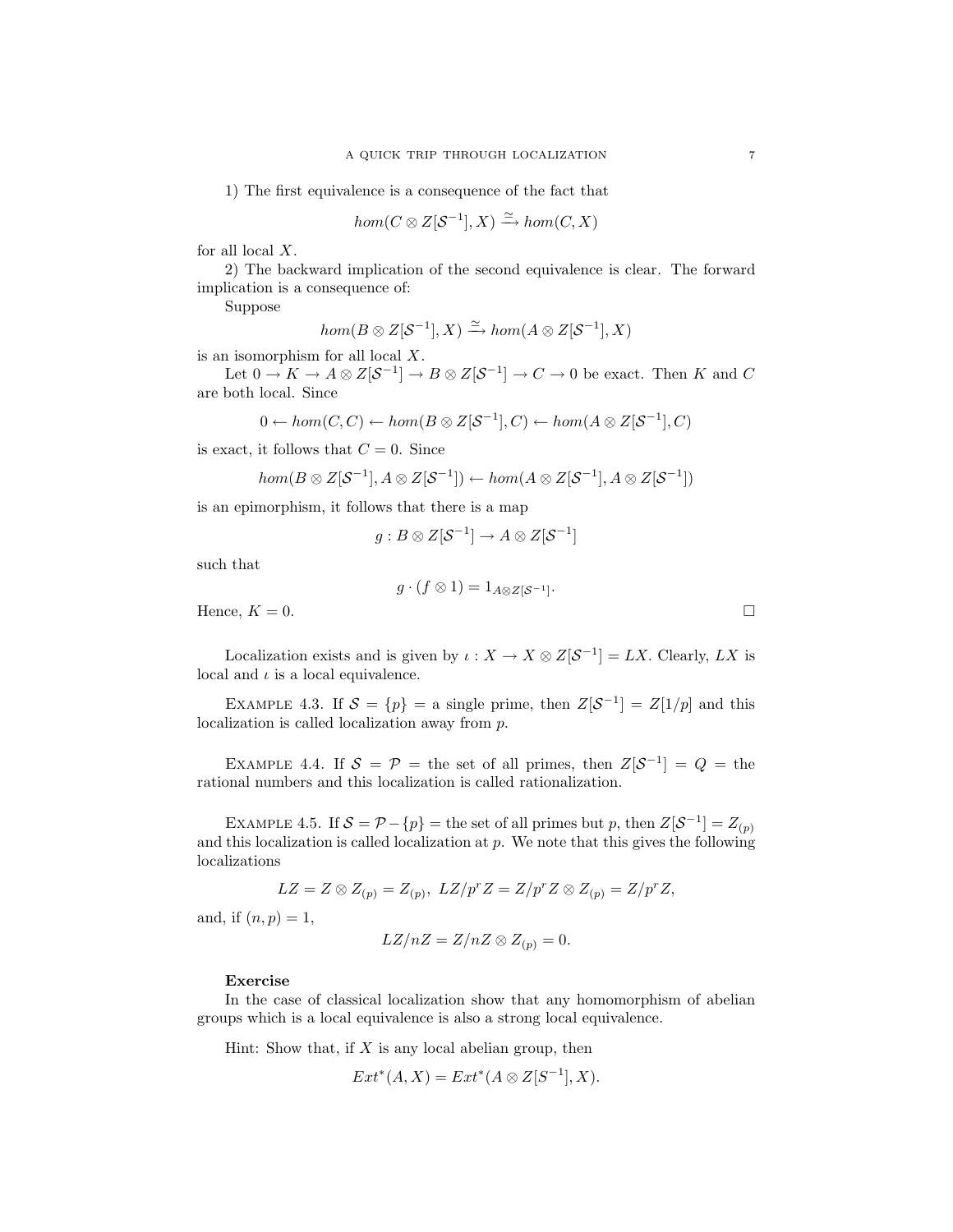#### 5. Classical localization of spaces

Classical localization of spaces is the nullification of the Moore spaces which are related to the set of primes to be inverted.

Let  $S =$  the set of primes to be inverted,  $R = Z[S^{-1}]$ , and

$$
G=M_{\mathcal{S}}=\bigoplus_{q\in\mathcal{S}}Z/qZ.
$$

We describe a localization which inverts the primes in the homotopy groups (and the homology groups) of a simply connected space  $X$ .

Let  $M = M(G, 1)$  = the Moore space with nonzero first homology group isomorphic to G. The geometric localization that we seek is  $M$ nullification or  $* \rightarrow M$  localization.

For example, 
$$
M(Z/2Z, 1) = RP^2 = S^1 \cup_2 e^2
$$
 and, in general,  

$$
M(G, 1) = \bigvee_{q \in S} (S^1 \cup_q e^2).
$$

Note that X is M-null if and only if X is  $M(Z/qZ, 1) = S^1 \cup_q e^2$ -null for all  $q \in \mathcal{S}$ . The Barratt-Puppe cofibration sequence and its suspensions

$$
S^1 \xrightarrow{q} S^1 \to M(Z/qZ, 1) \to S^2 \xrightarrow{q} S^2
$$

$$
S^{1+i} \xrightarrow{q} S^{1+i} \to \Sigma^i M(Z/qZ, 1) \to S^{2+i} \xrightarrow{q} S^{2+i}
$$

give the exact sequences

$$
\pi_{1+i}X \xleftarrow{q} \pi_{1+i}X \leftarrow [\Sigma^i M(Z/qZ, 1), X]_* \leftarrow \pi_{2+i}X \xleftarrow{q} \pi_{2+i}X
$$

and hence the short exact sequences

$$
0 \leftarrow \ker{\pi_{1+i}X} \xrightarrow{q} \pi_{1+i}X} \leftarrow [\Sigma^i M(Z/qZ, 1), X]_* \leftarrow \operatorname{coker}\{\pi_{2+i}X \xrightarrow{q} \pi_{2+i}X\} \leftarrow 0
$$
  

$$
0 \leftarrow \operatorname{hom}(Z/qZ, \pi_{1+i}X) \leftarrow [\Sigma^i M(Z/qZ, 1), X]_* \leftarrow \operatorname{Ext}(Z/qZ, \pi_{2+i}X) \leftarrow 0.
$$
  
Hence we have short exact sequences

$$
0 \leftarrow hom(G, \pi_{1+i}X) \leftarrow [\Sigma^i M(G, 1), X]_* \leftarrow Ext(G, \pi_{2+i}X) \leftarrow 0.
$$

REMARK 5.1. Since  $X$  is assumed to be simply connected, these short exact sequences are actually valid for any abelian group  $G$  provided we define the space  $M(G, 1)$  properly. Let  $0 \to F_1 \to F_0 \to G$  be a choice of free resolution. If F is a free abelian group, then  $M(F, 1)$  is defined in the usual way as a bouquet of circles, one for each generator of F. Define  $M(G, 1)$  to be the cofibre of the map  $M(F_1, 1) \to M(F_0, 1)$ . We shall call  $M(G, 1)$  the first Moore space associated to the abelian group  $G$ .. The above short exact sequences are easy consequences of the cofibration sequences of the Moore spaces. The sets of homotopy classes  $[\Sigma^{i}M(G, 1), X]_{\ast}$  are well defined for all  $i \geq 0$ .

In the case we are considering, X is M−null or  $M \to *$  local if and only if

$$
[\Sigma^i M(G, 1), X]_* = 0 \quad \forall i \ge 0.
$$

This leads to the sequence of equivalences

$$
\Longleftrightarrow [\Sigma^i M(Z/qZ, 1), X]_* = 0 \quad \forall i \ge 0 \text{ and } \forall q \in \mathcal{S}
$$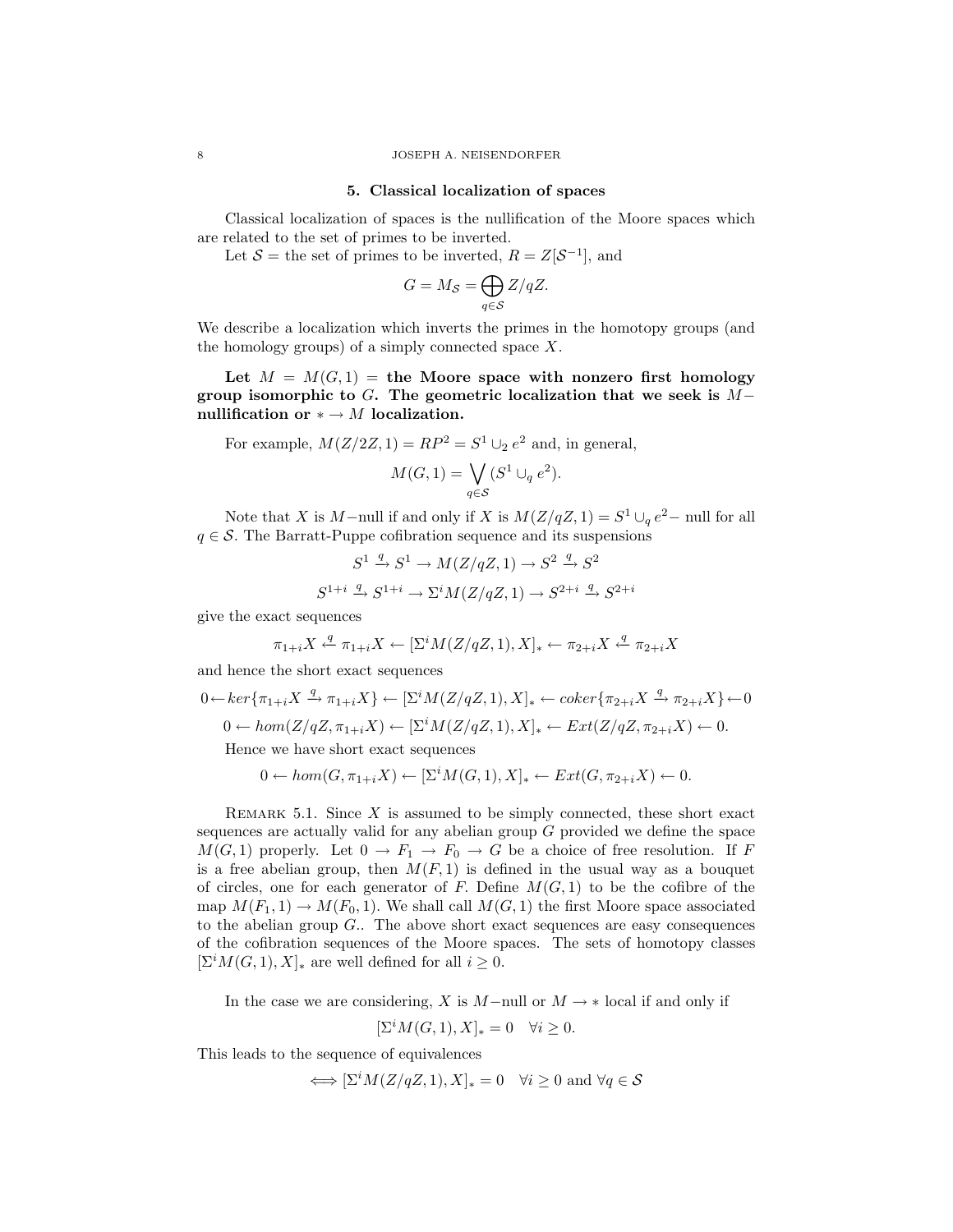$$
\iff \pi_i X \quad \text{is uniquely } q \text{ divisible } \quad \forall i \ge 0 \text{ and } \forall q \in \mathcal{S}
$$

$$
\Longleftrightarrow \pi_{*}X \xrightarrow{\simeq} \pi_{*}X \otimes R
$$

 $\iff \pi_* X$  is local, that is,  $G-$  null.

That is, a space is local if and only if all its homotopy groups are local.

Let  $f : A \to B$  be a map of simply connected spaces. Then f is a local equivalence if and only if

$$
\forall M-\text{null } Y, \quad map_*(A,Y) \xleftarrow{\simeq} map_*(B,Y)
$$

is a weak equivalence, that is,

$$
\forall M-\text{null} \ \ Y \ \text{and} \ \ \forall i \geq 0, \quad [\Sigma^{i}A,Y]_{*} \stackrel{\simeq}{\longleftarrow} [\Sigma^{i}B,Y]_{*}
$$

is a bijection.

Without loss of generality, we can assume  $A \subseteq B$  and, since the spaces A and B are simply connected, the above is equivalent to the vanishing of the obstructions in relative cohomology with untwisted coefficients  $[24]$  for all local Y :

$$
H^*(\Sigma^i B, \Sigma^i A; \pi_* Y) = 0 \Longleftrightarrow H^*(B, A; D) = 0
$$

for all local  $D \simeq D \otimes R$  and, by the universal coefficient theorem, this is equivalent to

$$
H_*(B, A; R) = 0,
$$

that is,

$$
H_*A\otimes R\to H_*B\otimes R
$$

is an isomorphism. Hence, a map is a local equivalence if and only if it is a local homology isomorphism.

In summary, if we set

$$
M = \bigvee_{q \in \mathcal{S}} M(Z/qZ, 1), \quad R = Z[\mathcal{S}^{-1}],
$$

then:

1) A simply connected X is M-null if and only if  $\pi_* X$  is local if and only if  $\pi_* X \simeq \pi_* X \otimes R$ .

2)  $A \rightarrow B$  is a local equivalence of simply connected spaces if and only if  $H_*A\otimes R \xrightarrow{\simeq} H_*B\otimes R$  is a local homology isomorphism.

3)  $\iota: X \to Y$  is localization if and only if  $\pi_* Y$  is local and  $\iota$  is a local homology equivalence.

We denote  $LX = X \otimes R$ .

Exercise

If  $X \to LX$  is classical localization, then

$$
\pi_* LX = \pi_* X \otimes R, \quad \overline{H}_* LX = \overline{H}_* X \otimes R.
$$

Hint: First show that the above is true when X is a  $K(\pi, 1)$  with  $\pi$  abelian and finitely generated, then for general abelian  $\pi$ . Then show that it is true when X is an Eilenberg-MacLane space. Then show that it is true when X has a finite Postnikov system. Then show that it is true for simply connected X.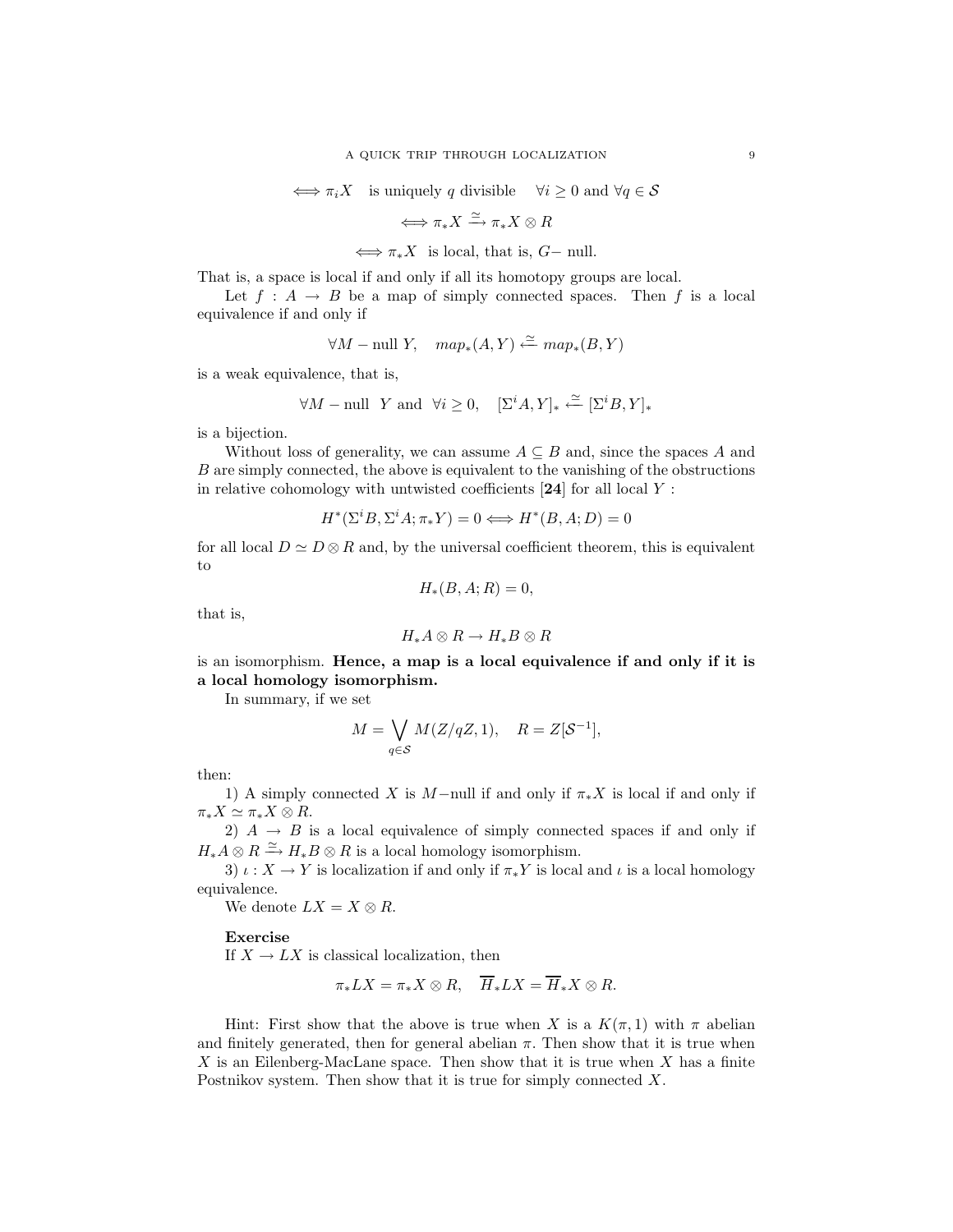#### 6. Limits and derived functors

In order to discuss the concept of completion we need to recall some facts concerning inverse limits. These facts can be found in the book by Atiyah and McDonald [1].

A sequential inverse system of abelian groups  $\{A_n, p_n\}$  is a collection of abelian groups  $A_n$  and homomorphisms  $p_n : A_{n+1} \to A_n$  for  $n \geq 1$ . Morphisms of inverse systems  $A_n \to B_n$  are defined in the obvious way by a commutative diagram of homomorphisms

$$
\begin{array}{ccccccccccc}\nA_1 & \leftarrow & A_2 & \leftarrow & A_3 & \leftarrow & A_4 & \leftarrow & \dots \\
\downarrow & & \downarrow & & \downarrow & & \downarrow & & \dots \\
B_1 & \leftarrow & B_2 & \leftarrow & B_3 & \leftarrow & B_4 & \leftarrow & \dots\n\end{array}
$$

Given a sequential inverse system  $\{A_n, p_n\}$ , an inverse limit is an abelian group A together with morphisms  $q_n: A \to A_n$  which are coherent in the sense that  $p_nq_n = p_{n+1}$  for all  $n \geq 1$ . If B is another abelian group with coherent morphisms  $r_n : B \to A_n$ , then an inverse limit A is required to have the universal property that there always exists a unique morphism  $r : B \to A$  such that  $rp_n = r_n$  for all  $n \geq 1$ . This characterizes inverse limits uniquely up to isomorphism and we denote any inverse limit by

$$
A=\lim_{\leftarrow} A_n.
$$

The inverse limit and its derived functor can be computed as the cohomology of a certain cochain complex as follows:

Consider the cochain complex

$$
0 \to \prod_n A_n \xrightarrow{\Phi} \prod_n A_n \to 0
$$

where  $\Phi(a_n) = (a_n - p_n(a_{n+1}))$ . The cohomology of this complex defines the inverse limit functor and its derived functor:

The inverse limit functor is

$$
\lim_{\leftarrow} A_n = \ker(\Phi)
$$

and the first derived functor of inverse limit is

$$
\lim_{n \to \infty} {}^1A_n = coker(\Phi).
$$

Thus  $(a_n) \in \lim_{n \to \infty} A_n$  if and only if  $a_n = p_n(a_{n+1})$  for all  $n \geq 1$ .

Given a short exact sequence of inverse systems

$$
0 \to A_n \to B_n \to C_n \to 0
$$

we get a short exact sequence of cochain complexes and hence a long exact sequence of cohomology groups

$$
0 \to \lim_{\leftarrow} A_n \to \lim_{\leftarrow} B_n \to \lim_{\leftarrow} C_n \xrightarrow{\delta} \lim_{\leftarrow} {}^1A_n \to \lim_{\leftarrow} {}^1B_n \to \lim_{\leftarrow} {}^1C_n \to 0.
$$

We shall say that an inverse system  $A_n$  is eventually zero if for all n there is some k so that the composition  $p_n \circ p_{n+1} \circ \cdots \circ p_{n+k-1} \circ p_{n+k}$ :

$$
A_n \leftarrow A_{n+1} \leftarrow A_{n+2} \leftarrow \cdots \leftarrow A_{n+k+1}
$$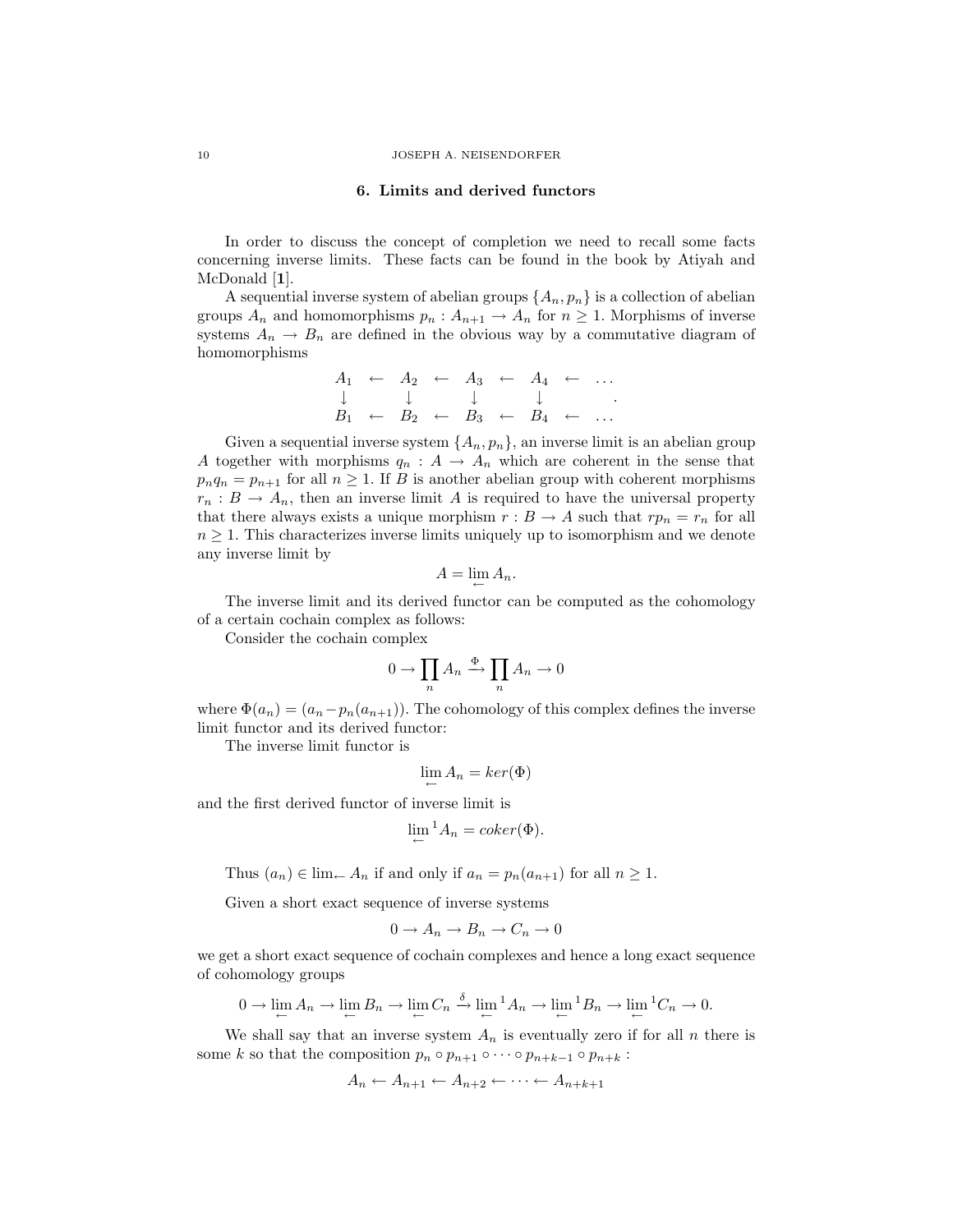is zero. We denote this composition by  $p^k$ .

LEMMA 6.1. If an inverse system of abelian groups  $A_n$  is eventually zero then

$$
\lim_{\leftarrow} A_n = \lim_{\leftarrow} {}^1 A_n = 0.
$$

PROOF. The inverse limit vanishes since  $(a_n) \in \lim_{n \to \infty} A_n$  implies that

 $a_n = p_n(a_{n+1}) = p_n \circ p_{n+1}(a_{n+2}) = \cdots = p_n \circ p_{n+1} \circ \cdots \circ p_{n+k-1} \circ p_{n+k}(a_{n+k+1}) = 0$ for all  $n$ .

 $\prod_n A_n \to \prod_n A_n$  is surjective. Let  $(b_n) \in \prod_n A_n$  be any element. Since the system To show that the derived functor is zero we need to show that the map  $\Phi$  : is eventually zero, the following infinite sums terminate and make sense:

$$
a_1 = b_1 + pb_2 + p^2b_3 + p^3b_4 + \dots
$$
  
\n
$$
a_2 = b_2 + pb_3 + p^2b_4 + p^3b_5 + \dots
$$
  
\n
$$
a_3 = b_3 + pb_4 + p^2b_5 + p^3b_6 + \dots
$$

. . .

Then  $\Phi(a_n) = (b_n)$  and  $\Phi$  is surjective.

For an inverse system  $A_n$  and  $k \geq 0$ , let  $A_{n,k} = im(A_{n+k} \to \cdots \to A_n)$  be the k−th image inverse system and set

$$
A_{n,\infty} = \bigcap_{k \ge 0} A_{n,k}
$$

 $=$  the infinite image inverse system.

DEFINITION 6.2. The inverse system  $A_n$  satisfies the Mittag-Leffler condition if the image inverse system converges in the sense that, for each  $n$ , there is a  $k$  such that  $A_{n,k} = A_{n,\infty}$ .

Since finite groups satisfy the descending chain condition, every inverse system of finite abelian groups satisfies the Mittag-Leffler condition.

An inverse system  $A_n$  is called epimorphic if every map  $A_{n+1} \to A_n$  is an epimorphism. Clearly, an epimorphic inverse system satisfies the Mittag-Leffler condition. A simple exercise shows that

LEMMA 6.3. If  $A_n$  is an epimorphic inverse system, then

$$
\lim_{\leftarrow}{}^{1}A_{n}=0.
$$

THEOREM 6.4. If  $A_n$  is an inverse system which satisfies the Mittag-Leffler condition then

$$
\lim_{\leftarrow}{}^{1}A_{n}=0.
$$

PROOF. Consider the short exact sequence of inverse systems

$$
0 \to A_{n,\infty} \to A_n \to \frac{A_n}{A_{n,\infty}} \to 0.
$$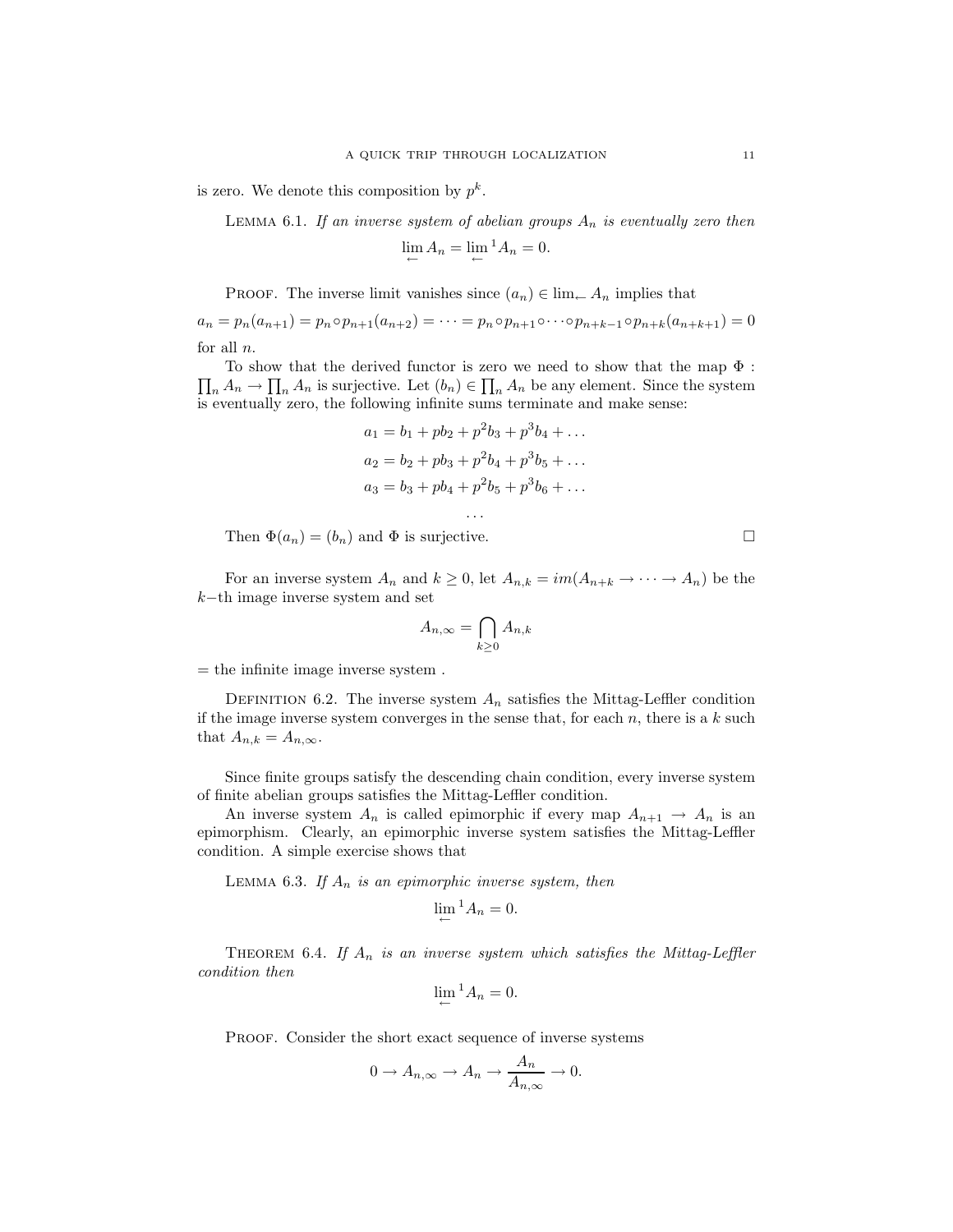The left hand system is epimorphic and the Mittag-Leffler condition implies that the right hand system is eventually zero. Since the derived functor vanishes for the systems on the ends, it vanishes for the middle system.  $\Box$ 

Define a sequential direct system of abelian groups to be a collection of abelian groups  $A_n$  and homomorphisms  $\iota_n : A_n \to A_{n+1}$  for all  $n \geq 1$ . Consider the complex

$$
0 \to \bigoplus_n A_n \xrightarrow{\Psi} \bigoplus_n A_n \to 0
$$

with  $\Psi(a_n) = (a_n - \iota_n(a_n))$ . Define the direct limit to be

$$
\lim_{n \to \infty} A_n = coker(\Psi).
$$

It is easy to see that  $\Psi$  is a monomorphism. Thus, the direct limit is the single nonvanishing homology group of this complex.

Hence, if  $0 \to A_n \to B_n \to C_n \to 0$  is a short exact sequence of direct systems, then

$$
0 \to \lim_{\longrightarrow} A_n \to \lim_{\longrightarrow} B_n \to \lim_{\longrightarrow} C_n \to 0
$$

is also a short exact sequence. In other words, the direct limit functor is exact.

### 7. Hom and Ext

In order to discuss completions of abelian groups, it is necessary to recall some connections between limits, hom, and the derived functors Ext.

Let  $A$  and  $B$  be abelian groups and consider the functor of two variables hom(A, B). First we recall that an abelian group P is projective if and only if the covariant functor  $hom(P, \cdot)$  is exact. An abelian group Q is injective if and only if the contravariant functor  $hom( , Q)$  is exact. This leads to the fact that the derived functors of  $hom( , )$  may be defined in two different ways:

1) If  $P_* \to A \to 0$  is a projective resolution of A, then  $Ext^q(A, B)$  is the q-the cohomology group of the cochain complex  $hom(P_*, B)$ . If  $A_1 \rightarrow A_2 \rightarrow A_3 \rightarrow 0$  is exact, then

$$
hom(A_1, B) \leftarrow hom(A_2, B) \leftarrow hom(A_3, B) \leftarrow 0
$$

is exact. This shows that  $Ext^0(A, B) = hom(A, B)$ .

Of course, for abelian groups, projective resolutions can be chosen to have length  $\leq 1$  and thus  $Ext^q(A, B) = 0$  if  $q \geq 2$ . In this case, we write  $Ext^1(A, B) =$  $Ext(A, B)$ .

2) Alternatively, if  $0 \to B \to Q_*$  is an injective resolution of B, then  $Ext^q(A, B)$ is the q−the cohomology group of the cochain complex  $hom(A, Q_*)$ . The equivalence of this definition is an exercise. If  $0 \to B_1 \to B_2 \to B_3$  is exact, then

 $0 \rightarrow hom(A, B_1) \rightarrow hom(A, B_2) \rightarrow hom(A, B_3)$ 

is exact. This also shows that  $Ext^0(A, B) = hom(A, B)$ .

THEOREM 7.1. If  $A_n$  is a direct system of abelian groups, then

$$
hom(\lim_{\longrightarrow} A_n, B) = \lim_{\longleftarrow} hom(A_n, B)
$$

and there are short exact sequences

 $0 \to \lim_{\leftarrow} {}^1hom(A_n, B) \to Ext(\lim_{\rightarrow} A_n, B) \to \lim_{\leftarrow} Ext(A_n, B) \to 0$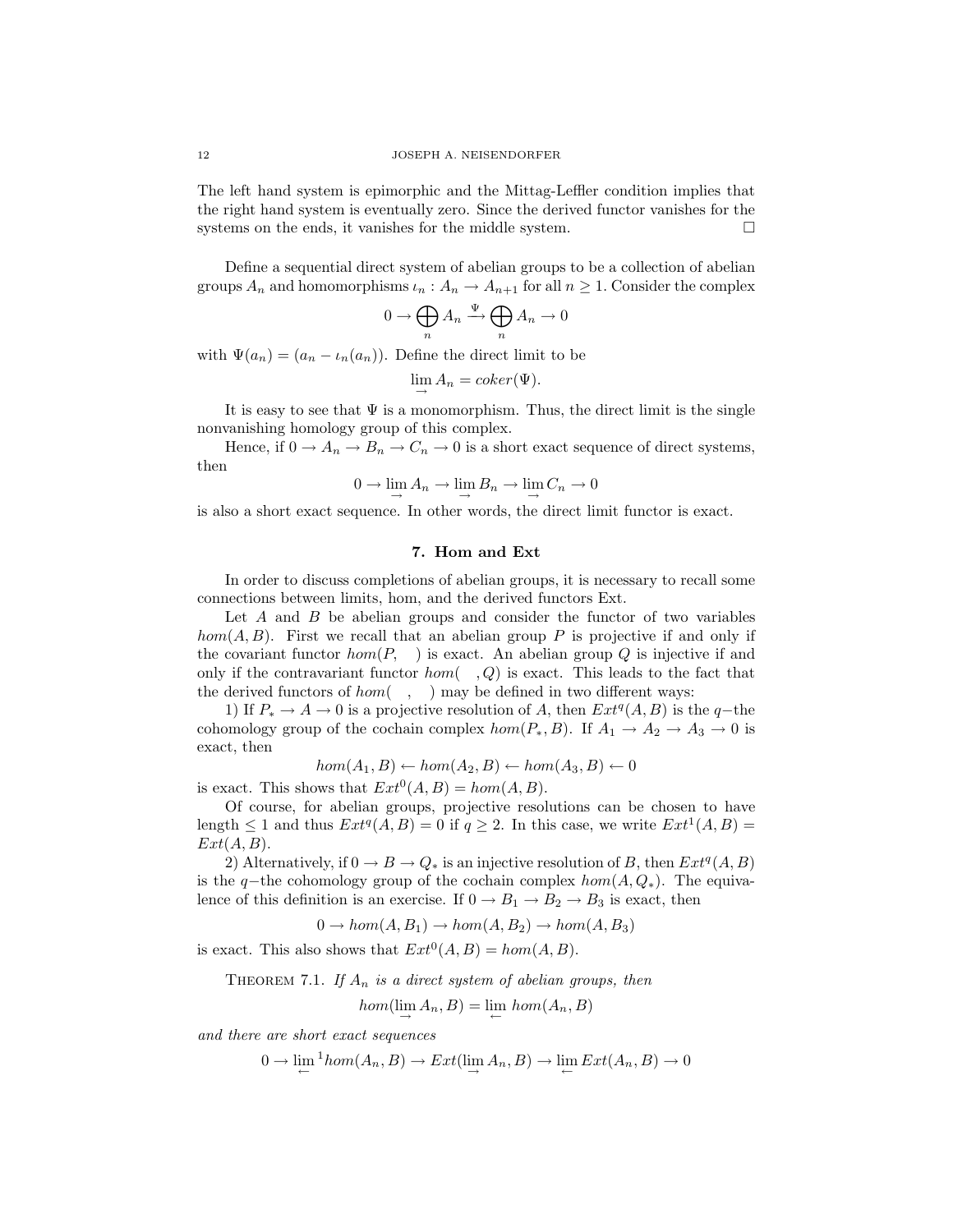PROOF. Apply the long exact exact sequence associated to hom and Ext to the short exact sequence  $0 \to \oplus A_n \xrightarrow{\Psi} \oplus A_n \to \lim_{\longrightarrow} A_n \to 0.$ 

We conclude this section with a result of Cartan-Eilenberg [5]. Suppose  $A, B, C$ are abelian groups,  $P_* \to A \to 0$  is a projective resolution, and  $0 \to C \to Q_*$  is an injective resolution. Consider the double complex

$$
hom(P_* \otimes B, Q_*) = hom(P_*, hom(B, Q_*)).
$$

If we note that the homology of  $P_* \otimes B$  defines  $Tor_*(A, B)$  and that the cohomology of  $hom(B, Q_*)$  defines  $Ext^*(B, C)$ , we see that there are two spectral sequences converging to the cohomology of the associated total complex. To be specific:

1) If we filter the associated total complex by the injective resolution degree, we get a first quadrant spectral sequence with

$$
E_1^{p,q} = hom(Tor_p(A, B), Q_q)
$$
  

$$
E_2^{p,q} = Ext^q(Tor_p(A, B), C)
$$

and differentials  $d_r: E_r^{p,q} \to E_r^{p+1-r,q+r}$ 

2) If we filter the associated total complex by the projective resolution degree, we get a first quadrant spectral sequence with

$$
\overline{E}_1^{p,q} = hom(P_p, Ext^q(B, C))
$$
  

$$
\overline{E}_2^{p,q} = Ext^p(A, Ext^q(B, C))
$$

and differentials  $\overline{d}_r : \overline{E}_r^{p,q} \to \overline{E}_r^{p+r,q+1-r}$  $r$ <sup> $r$ </sup>

For abelian groups, the derived functors vanish beyond degree 1 and thus  $E_2^{p,q}$  =  $E^{p,q}_{\infty}, \overline{E}^{p,q}_{2} = \overline{E}^{p,q}_{\infty}.$  Hence,

THEOREM 7.2 (Cartan-Eilenberg). For abelian groups,

$$
Ext^q(Tor_p(A, B), C) = 0
$$
 for all  $1 \ge p, q \ge 0$ 

if and only if

$$
Ext^p(A, Ext^q(B, C)) = 0 \text{ for all } 1 \ge p, q \ge 0.
$$

### 8. p−completion of abelian groups

p−completions occur in the work of Bousfield and Kan [4]. We begin with the algebraic side to p−completion. Our treatment here is heavily influenced by the thesis of Shiffman [22].

Let  $p$  be a prime.

In this section, we answer 3 questions:

1) What does it mean for an abelian group X to be  $p$ −complete?

2) What does it mean for a homomorphism  $f : A \to B$  of abelian groups to be a p−complete equivalence?

3) What is the p−completion of an abelian group  $X$ ?

If  $X$  is finitely generated, we can answer question 3) right now. In this case, the p−completion is

$$
\hat{X}_p = \lim_{\leftarrow} X/p^n X.
$$

We shall see below that, in the general case, the  $p$ −completion is naturally isomorphic to the Ext group

$$
Ext(Z(p^{\infty}), X).
$$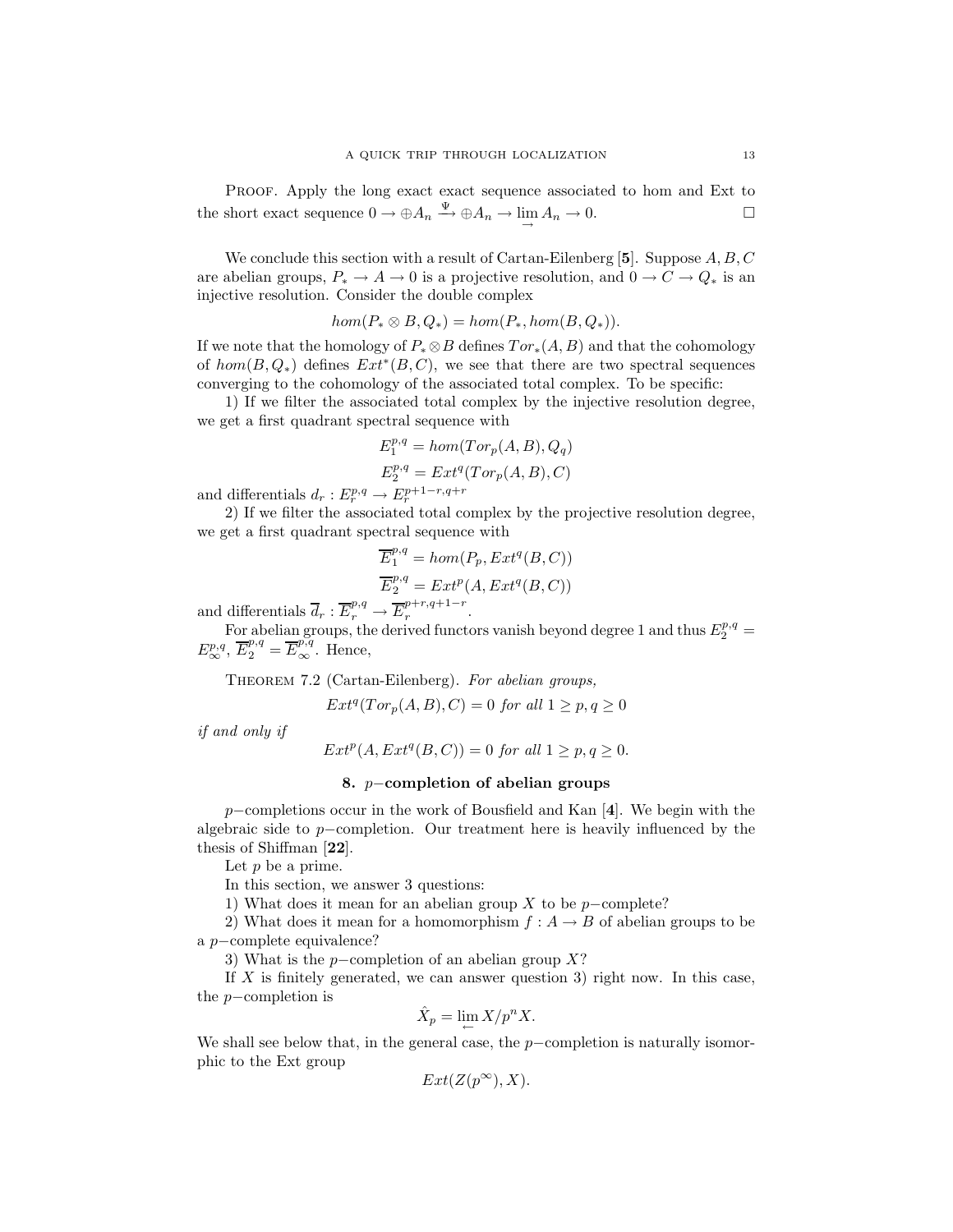We need the following:

a) the commutative ring:

$$
Z[1/p] = \left\{ \frac{x}{p^n} \mid n \ge 0, x \in Z \right\} = \left\{ x \right\} \cup \left\{ \frac{x}{p} \right\} \cup \left\{ \frac{x}{p^2} \right\} \cup \dots =
$$

$$
\lim_{\longrightarrow} Z \xrightarrow{p} Z \xrightarrow{p} Z \xrightarrow{p} \dots
$$

where the direct limit is mapped into  $Z[1/p]$  by the maps

$$
Z \to Z[1/p], \quad x \mapsto \frac{x}{p^n}.
$$

b) the abelian group:

$$
Z(p^{\infty}) = Z[1/p]/Z =
$$
  

$$
\lim_{\longrightarrow} 0 \xrightarrow{\subseteq} Z/pZ \xrightarrow{\subseteq} Z/p^2Z \xrightarrow{\subseteq} \cdots =
$$

the *p*−primary component of  $Q/Z$ .

Then p−completion of abelian groups is the nullification of the abelian group  $Z[1/p]$ , that is:

We define p-completion to be localization with respect to  $0 \rightarrow Z[1/p]$ . In particular, for X to be p-complete means that X is  $Z[1/p]-\text{null}$  or  $0 \rightarrow Z[1/p]$  local, that is:

$$
0 = Ext^{*}(Z[1/p], X) = \begin{cases} hom(Z[1/p], X), & * = 0 \\ Ext(Z[1/p], X), & * = 1 \end{cases}
$$

$$
= \begin{cases} hom(\lim_{\longrightarrow} Z, X), & * = 0 \\ Ext(\lim_{\longrightarrow} Z, X), & * = 1 \end{cases}
$$

$$
= \begin{cases} \lim_{\longrightarrow} hom(Z, X), & * = 0 \\ \lim_{\longrightarrow} hom(Z, X), & * = 1 \\ \lim_{\longrightarrow} hom(Z, X), & * = 1 \end{cases}
$$

$$
= \begin{cases} \lim_{\longrightarrow} X \stackrel{p}{\leftarrow} X \stackrel{p}{\leftarrow} X \stackrel{p}{\leftarrow} \dots, & * = 0 \\ \lim_{\longrightarrow} X \stackrel{p}{\leftarrow} X \stackrel{p}{\leftarrow} X \stackrel{p}{\leftarrow} \dots, & * = 1 \end{cases}.
$$

We call the above sequence  $X \stackrel{p}{\leftarrow} X \stackrel{p}{\leftarrow} \ldots$  the p-sequence of X. The above equalities depend on the following two facts:

1)

$$
hom(\lim_{\longrightarrow} A_n, X) = \lim_{\longleftarrow} hom(A_n, X)
$$

and the short exact sequence

2)

$$
0 \to \lim_{\leftarrow} {}^1 \text{hom}(A_n, X) \to \text{Ext}(\lim_{\rightarrow} A_n, X) \to \lim_{\leftarrow} \text{Ext}(A_n, X) \to 0.
$$

EXAMPLE 8.1. If  $(n, p) = 1$ , then the cyclic group  $Z/nZ$  is not p-complete since the fact that the p-sequence consists of isomorphisms implies that  $\lim_{\leftarrow} \neq 0$ .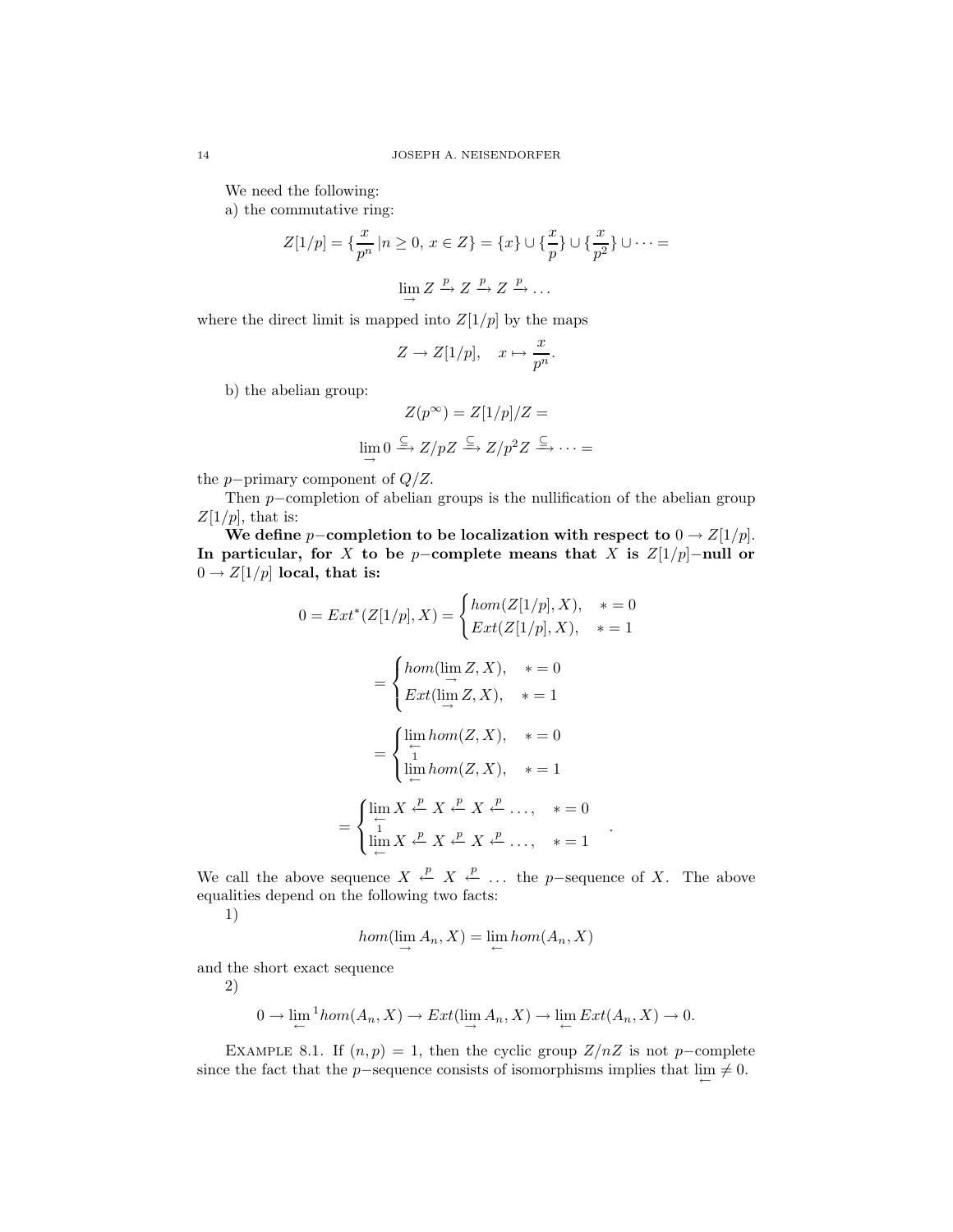EXAMPLE 8.2. The cyclic groups  $X = Z/p^rZ$  are p−complete since: There exists *n* such that  $p^n = 0$  on *X* and thus

$$
\lim_{\leftarrow} X = 0
$$

and the Mittag-Leffler condition implies that

$$
\lim_{\leftarrow} {}^1 X = 0
$$

for the p−sequence.

EXAMPLE 8.3. The cyclic group  $Z$  is not  $p$ -complete since:

 $\lim_{\leftarrow} = 0$  but  $\lim_{\leftarrow}^{-1} = \lim_{\leftarrow} Z/p^n Z \neq 0$  for the p-sequence. The latter follows from the short exact sequence of sequences

$$
0 \to Z \xrightarrow{p^n} Z \to Z/p^n Z \to 0
$$

where the first sequence is the p−sequence, the second sequence is the constant sequence, and the third sequence consists of the canonical epimorphisms  $Z/p^{n+1}Z \rightarrow$  $Z/p^nZ$ .

A homomorphism  $f : A \to B$  is a p-complete equivalence if: for all  $p$ -complete  $X$ ,

$$
f^* : hom(B, X) \to hom(A, X)
$$

is an isomorphism.

Recall that we have a stronger notion, f is called a strong  $p$ –complete equivalence if:

for all  $p$ -complete  $X$ 

$$
f^*: Ext^*(B, X) \to Ext^*(A, X), * = 0, 1
$$

is an isomorphism.

THEOREM 8.4. If ker f and coker f are  $Z[1/p]$  modules, then f is a strong p−complete equivalence.

LEMMA 8.5. If X is p-complete and M is a  $Z[1/p]$  module, then  $Ext^*(M, X) = 0, \quad * = 0, 1.$ 

PROOF. The lemma is clearly true if M is a free  $Z[1/p]$  module. If  $0 \to K \to$  $F \to M \to 0$  is a short exact sequence of  $Z[1/p]$  modules with F free, then the exactness of  $0 \to hom(M, X) \to hom(F, X)$  implies that  $hom(M, X) = 0$  and applying this result to  $K$  gives that

$$
Ext(M, X) \simeq hom(K, X) = 0.
$$

PROOF OF THEOREM 8.4. To prove the above theorem, consider the factorization of  $f : A \to im f \to B$  and the short exact sequences

$$
0 \to \ker f \to A \to im \, f \to 0
$$
  

$$
0 \to im \, f \to B \to coker \, f \to 0.
$$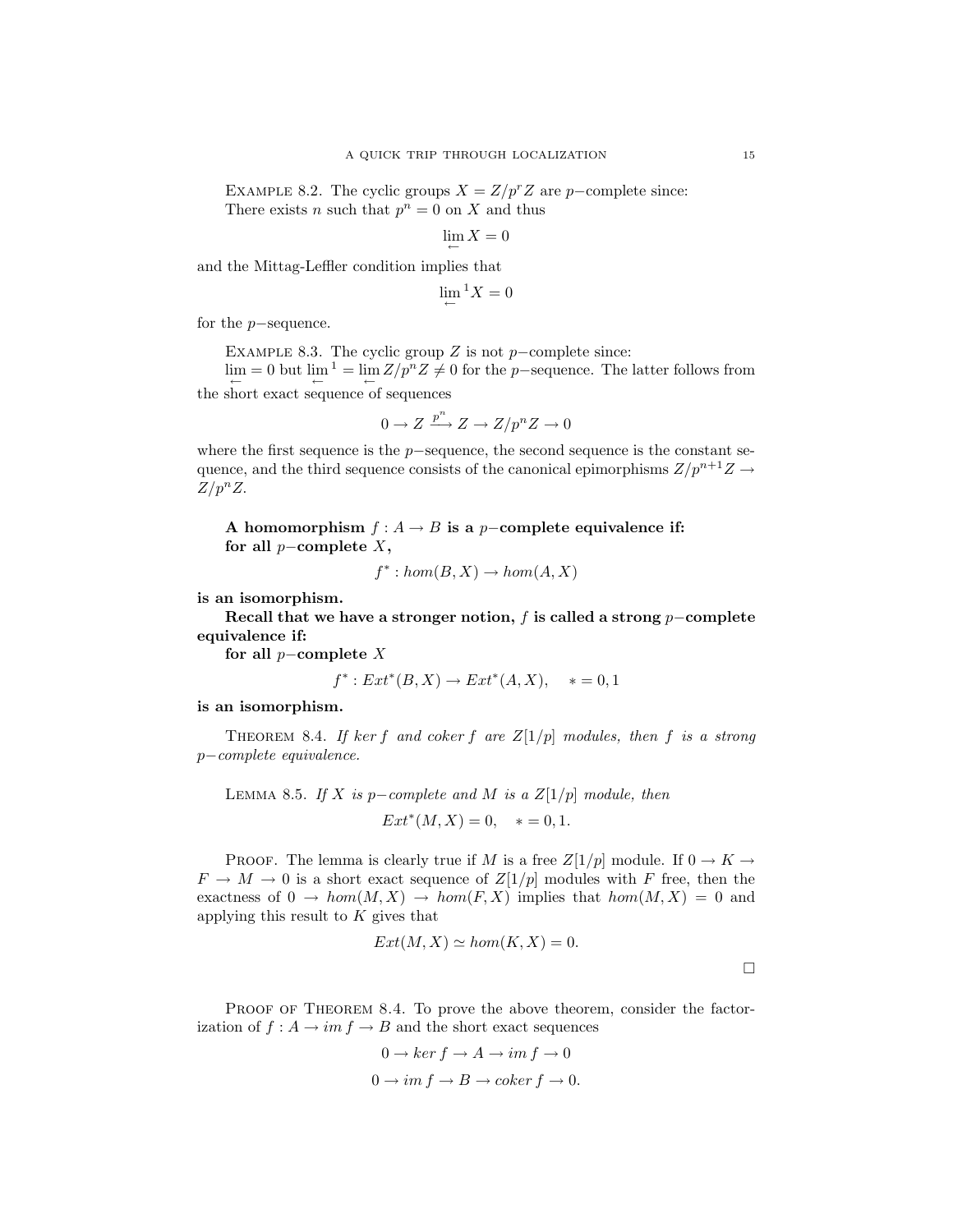The Lemma implies that

$$
Ext^*(B, X) \xrightarrow{\simeq} Ext^*(im f, X) \xrightarrow{\simeq} Ext^*(A, X)
$$

are isomorphisms.  $\Box$ 

What is the p−completion of an abelian group  $X$ ? The answer to this question is the map

$$
\delta: X \to Ext(Z(p^{\infty}), X) = \hat{X}_p
$$

below:

The short exact sequence  $0 \to Z \to Z[1/p] \to Z(p^{\infty}) \to 0$  gives the long exact sequence

$$
0 \to hom(Z(p^{\infty}), X) \to hom(Z[1/p], X) \to
$$

$$
hom(Z, X) = X \xrightarrow{\delta} Ext(Z(p^{\infty}), X) \to Ext(Z[1/p], X) \to 0.
$$

We need to show that

1)  $\hat{X}_p = Ext(Z(p^\infty), X)$  is p-complete and

2) the map  $\delta: X \to \hat{X}_p$  is a p-complete equivalence.

PROOF. To prove 1), we use the result of Cartan-Eilenberg in the previous section. Since  $Tor_*$  commutes with direct limits,

 $Tor_*(Z[1/p], Z(p^{\infty})) = Tor_*(Z[1/p], \lim_{\longrightarrow} Z/p^n Z)) = \lim_{\longrightarrow} Tor_*(Z[1/p], Z/p^n Z) = 0$ 

and the result of Cartan-Eilenberg implies that

$$
Ext^*(Z[1/p], Ext^*(Z(p^\infty), X)) = 0
$$

for all abelian groups  $X$ .

PROOF. To prove 2), factor the exact sequence

$$
hom(Z[1/p],X)\to X\to Ext(Z(p^\infty),X)\to Ext(Z[1/p],X)\to 0
$$

into the two exact sequences

$$
hom(Z[1/p], X) \to X \xrightarrow{k} D \to 0
$$

and

$$
0 \to D \xrightarrow{j} Ext(Z(p^{\infty}), X) \to Ext(Z[1/p], X) \to 0.
$$

Since multiplication by p is an isomorphism on  $Z[1/p]$ , it is an isomorphism on  $Ext^*(Z[1/p], X)$ , that is,  $Ext^*(Z[1/p], X)$  is a  $Z[1/p]$  module for all X. So the Lemma above shows that, for all  $p$ –complete Y,

$$
Ext^*(Ext^*(Z[1/p], X), Y) = 0.
$$

The exact sequences associated to hom and Ext show that the homomorphism  $j$ is a strong p−complete equivalence and that k is at least a p−complete equivalence. Hence,  $\delta$  is a p−complete equivalence.  $\Box$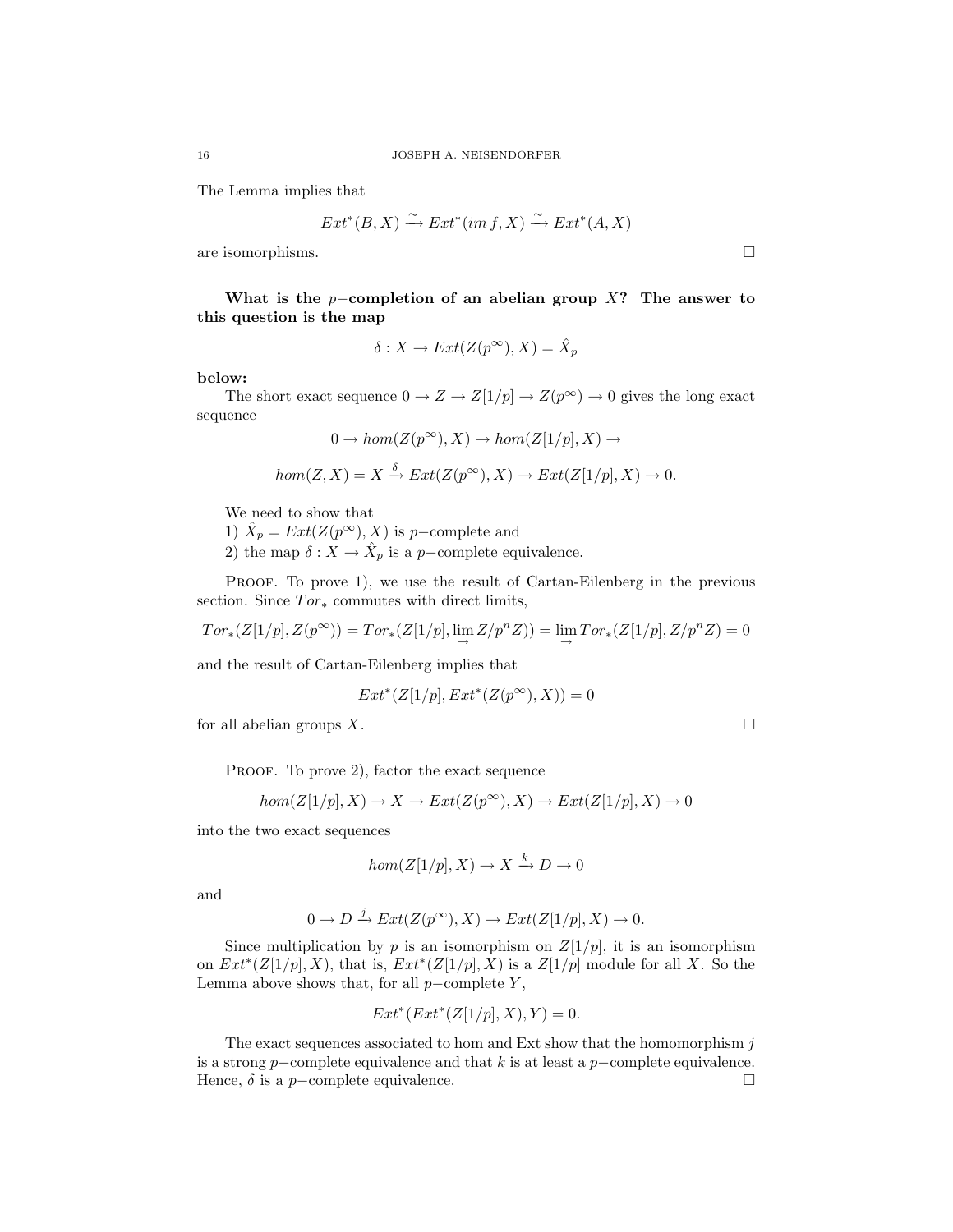We close this section with some information about the p-completion  $\hat{X}_p =$  $Ext(Z(p^{\infty}), X).$ 

Since

$$
Z(p^{\infty}) = \lim_{\rightarrow} Z/pZ \rightarrow Z/p^2Z \rightarrow Z/p^3Z \rightarrow \dots
$$

there is a short exact sequence

$$
0 \to \lim_{\leftarrow} {}^1\!hom(Z/p^r Z, X) \to Ext(Z[1/p], X) \to \lim_{\leftarrow} Ext(Z/p^r Z, X) \to 0
$$

where the righthand inverse limit is

$$
\lim_{\leftarrow} Ext(Z/p^r Z, X) = \lim_{\leftarrow} X/p^r X
$$

and the lefthand derived functor is

$$
\lim_{\leftarrow} \frac{1}{2}hom(Z/p^r Z, X) = \lim_{\leftarrow} \frac{1}{2}(X_p \stackrel{p}{\leftarrow} X_{p^2} \stackrel{p}{\leftarrow} X_{p^3} \stackrel{p}{\leftarrow} \dots)
$$

(where  $X_{p^r} = \{x \in X \mid p^r x = 0\}.$ )

If X is finitely generated, then the  $p$ −torsion in X has bounded order and the Mittag-Leffler condition implies that the above  $\lim_{\leftarrow}$  <sup>1</sup> = 0. Hence

THEOREM 8.6. If  $X$  is a finitely generated abelian group, there is an isomorphism

$$
\hat{X}_p \xrightarrow{\simeq} \lim_{\leftarrow} X/p^r X.
$$

EXAMPLE 8.7. Consider the abelian group  $Z(p^{\infty})$ . We assert that its completion is  $Z(p^{\infty}) \to 0$  and that this is therefore a local equivalence but it is not a strong local equivalence.

We show this in two steps:

1)  $Ext(Z(p^{\infty}), Z(p^{\infty}))$  is uniquely p-divisible, that is, it is a  $Z[1/p]$ module. Therefore, since it is  $p-$  complete, it must be 0.

Consider the exact sequence

$$
0 \to Z/pZ \to Z(p^{\infty}) \xrightarrow{p} Z(p^{\infty}) \to 0.
$$

We get the long exact sequence [5]

$$
0 \to hom(Z(p^{\infty}), Z/pZ) \to hom(Z(p^{\infty}), Z(p^{\infty})) \xrightarrow{p} hom(Z(p^{\infty}), Z(p^{\infty})) \to
$$
  

$$
Ext(Z(p^{\infty}), Z/pZ) \to Ext(Z(p^{\infty}), Z(p^{\infty})) \xrightarrow{p} Ext(Z(p^{\infty}), Z(p^{\infty})) \to 0.
$$

Thus,  $Ext(Z(p^{\infty}), Z(p^{\infty}))$  is p−divisible and we will know that it is uniquely

p−divisible if we show both

$$
Ext(Z(p^{\infty}), Z/pZ) = Z/pZ
$$

and

$$
hom(Z(p^{\infty}), Z(p^{\infty})) = \hat{Z}_p = \lim_{\leftarrow} Z/p^r Z.
$$

Since

$$
Z(p^\infty)=\lim_{\rightarrow}Z/p^rZ,
$$

we have an exact sequence

$$
0\rightarrow \lim\limits_\leftarrow{\rm Hom}(Z/p^rZ,Z/pZ)\rightarrow Ext(Z(p^\infty),Z/pZ)\rightarrow \lim\limits_\leftarrow{Ext(Z/p^r,Z/pZ)}\rightarrow 0.
$$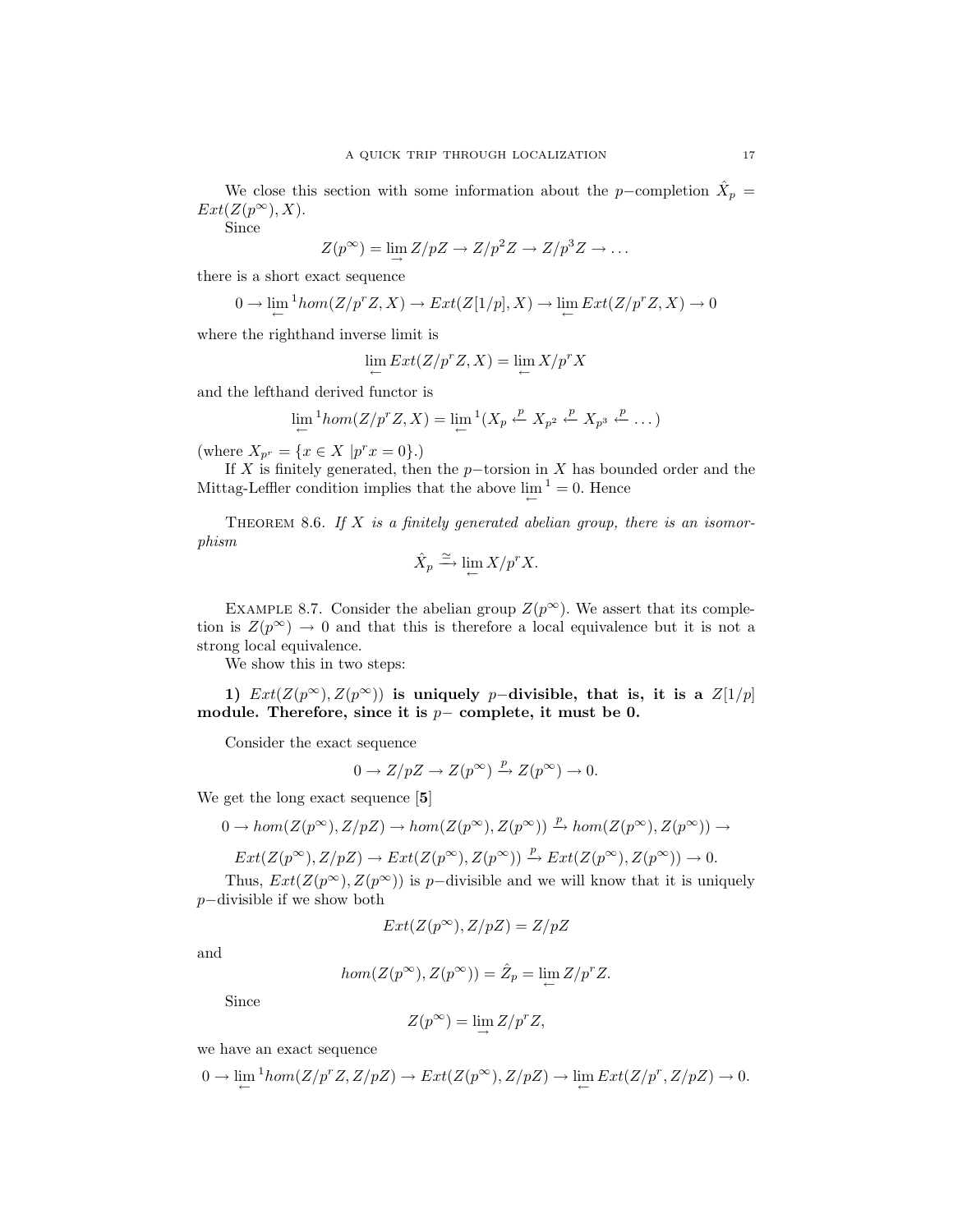Since the maps  $hom(Z/p^{r+1}Z, Z/pZ) \to hom(Z/p^rZ, Z/pZ)$  are all  $Z/pZ \xrightarrow{p=0}$  $Z/pZ$ , we get that  $\lim_{\leftarrow}^1 hom(Z/p^r Z, Z/pZ) = 0$ .

Since the maps  $Ext(Z/p^{r+1}, Z/pZ) \rightarrow Ext(Z/p^{r}, Z/pZ)$  are all  $Z/pZ \stackrel{=}{\rightarrow}$  $Z/pZ$ , we get that  $\lim_{\leftarrow} Ext(Z/p^rZ, Z/pZ) = Z/pZ$  and hence  $Ext(Z(p^{\infty}), Z/pZ) =$  $Z/pZ$ .

We also get

$$
hom(Z(p^{\infty}), Z(p^{\infty})) = hom(\lim_{\substack{\longrightarrow \\ \longleftarrow}} Z/p^r Z, Z(p^{\infty})) = \lim_{\substack{\longleftarrow \\ \longleftarrow}} hom(Z/p^r Z, Z(p^{\infty}))
$$
  
= 
$$
\lim_{\substack{\longleftarrow \\ \longleftarrow}} Z/p^r Z = \hat{Z}_p.
$$

We pass onto the second step:

2)  $Z(p^{\infty}) \to 0$  is not a strong local equivalence, that is, there is a p−complete group, namely Z/pZ, such that

$$
Ext(Z(p^\infty),Z/pZ)\neq 0.
$$

But we already have shown this in the proof of 1).

## Exercise

If X is any abelian group, show that the p-completion  $\hat{X}_p = 0$  if and only if  $X$  is  $p$ −divisible.

Hint: Use the long exact sequence associated to the short exact sequence

$$
0 \to Z \to Z[1/p] \to Z(p^{\infty}) \to 0
$$

and the short exact sequence associated to Ext of a direct limit.

## 9. *p*−completion of topological spaces

The simplest forms of localization arise from the nullification of Moore spaces. p−completion is one of these:

We define  $p$ -completion of simply connected spaces as the  $M$ -nullification or  $* \to M$  localization where M is the Moore space  $M(Z[1/p], 1)$ with nonvanishing first homology group isomorphic to  $Z[1/p]$ . (See Remark 5.1 for the definition of  $M(Z|1/p|, 1)$ .)

A simply connected space X is  $p$ –complete if and only if X is M−null, that is, if and only if

$$
\forall i \ge 0, \quad \pi_i map_*(M, X) = [\Sigma^i M, X]_* = 0.
$$

Since we have the exact sequence

$$
0 \leftarrow hom(Z[1/p], \pi_{i+1}X) \leftarrow [\Sigma^i M, X]_* \leftarrow Ext(Z[1/p], \pi_{i+2}X) \leftarrow 0,
$$

it follows that  $X$  is  $p$ −complete if and only if

$$
Ext^*(Z[1/p], \pi_i X) = 0 \quad \forall i \ge 0,
$$

that is, if and only if all the homotopy groups  $\pi_i X$  are p−complete.

EXAMPLE 9.1. For  $n \geq 2$ , the Moore space  $S^n \cup_{p^r} e^{n+1}$  is p-complete since all the homotopy groups are finite abelian p−torsion.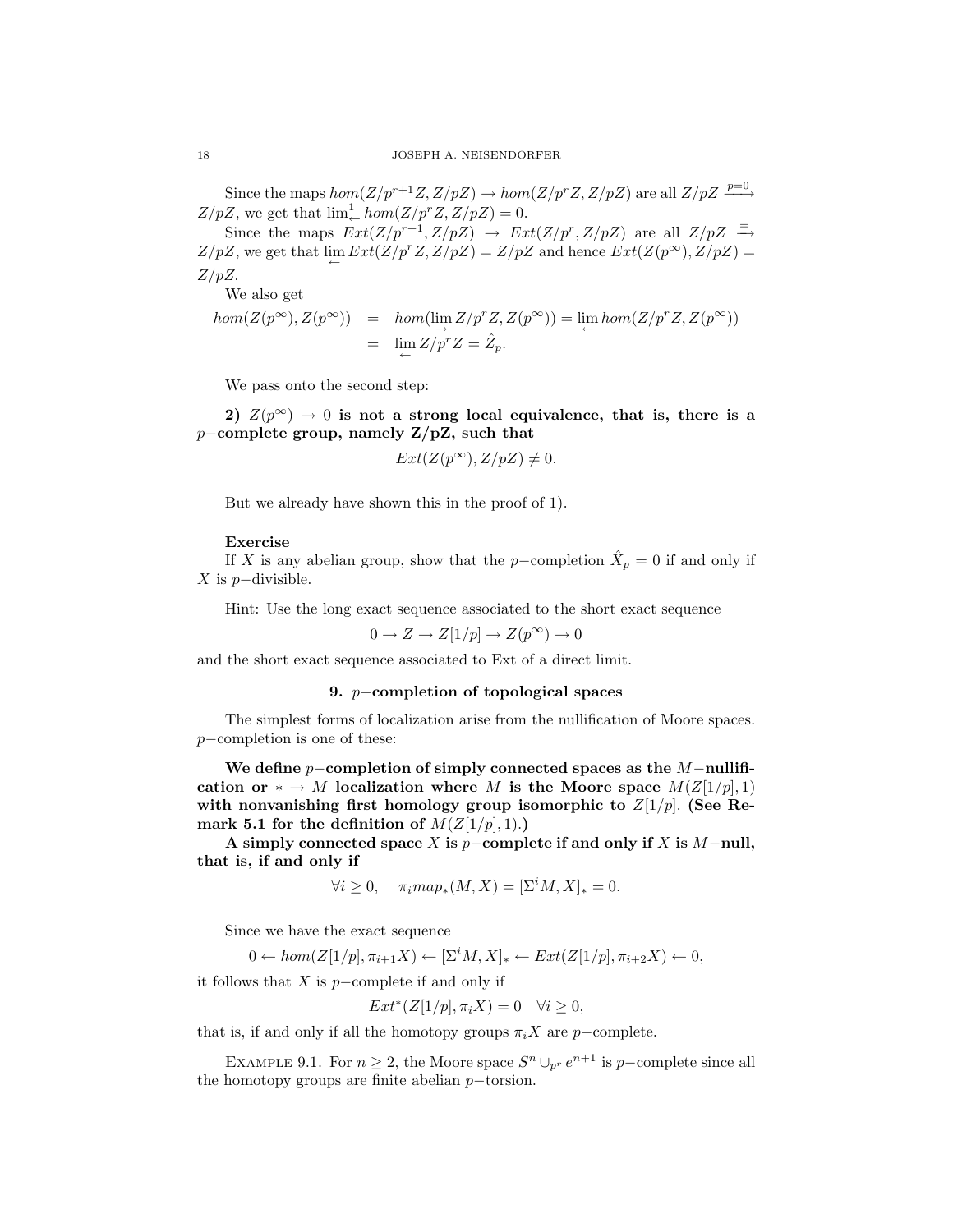EXAMPLE 9.2. For  $n \ge 2$  and  $(s, p) = 1$ , then  $S<sup>n</sup> \cup_s e^{n+1}$  is not p-complete.

EXAMPLE 9.3. For  $n \geq 2$ , the sphere  $S<sup>n</sup>$  is not p-complete.

A map of simply connected spaces  $f : A \to B$  is a p-complete equivalence if and only if:

$$
\forall i \geq 0, \pi_i map_*(B, X) = [\Sigma^i B, X]_* \xrightarrow{\simeq} \pi_i map_*(A, X) = [\Sigma^i A, X]_*
$$

is an isomorphism. Without loss of generality, we can assume that  $A \subseteq B$  is an inclusion and, since the spaces are simply connected, obstruction theory applies with untwisted coefficients [24] and says that the above is equivalent to

$$
H^*(B, A; D) = 0 \quad \forall p-\text{complete } D \Longleftrightarrow
$$

 $Ext^j(H_*(B, A), D) = 0, \quad j = 0, 1 \quad \forall p-\text{complete } D \Longleftrightarrow$ 

by the Lemma below,

 $H_*(B, A)$  is a  $Z[1/p]$  module  $\Longleftrightarrow$ 

 $H_*(B, A)$  is uniquely  $p -$  divisible.

By the universal coefficient exact sequence

 $0 \to H_*(B, A) \otimes Z/pZ \to H_*(B, A; Z/pZ) \to Tor(H_{*-1}(B, A), Z/pZ) \to 0$ 

this is equivalent to

$$
H_*(B, A; Z/pZ) = 0
$$

which is equivalent to

$$
H_*(A;Z/pZ)\to H_*(B,Z/pZ)
$$

is an isomorphism.

Hence, a p−complete equivalence is just a mod p-homology isomorphism.

Lemma 9.4.

 $Ext^*(C, D) = 0 \quad \forall p - complete D$ 

if and only if the multiplication

$$
p:C\to C
$$

is an isomorphism.

PROOF. In the previous section, we showed that

 $Ext^*(C, D) = 0 \quad \forall p-\text{complete } D$ 

if C is a  $Z[1/p]$  module, which is the same as the backwards implication of the Lemma.

To prove the forwards implication of the Lemma, consider the exact sequence

$$
0 \to \ker p \to C \xrightarrow{p} C \to \operatorname{coker} p \to 0.
$$

where  $\ker p$  and  $\operatorname{coker} p$  are clearly p−complete.

The vanishing of  $hom(C, \text{coker } p)$  immediately implies that  $\text{coker } p = 0$  and hence the above sequence is in fact short exact.

Now the long exact sequence associated to the short exact sequence implies that

$$
Ext^*(ker\ p, D) = 0 \quad \forall p-\text{complete } D
$$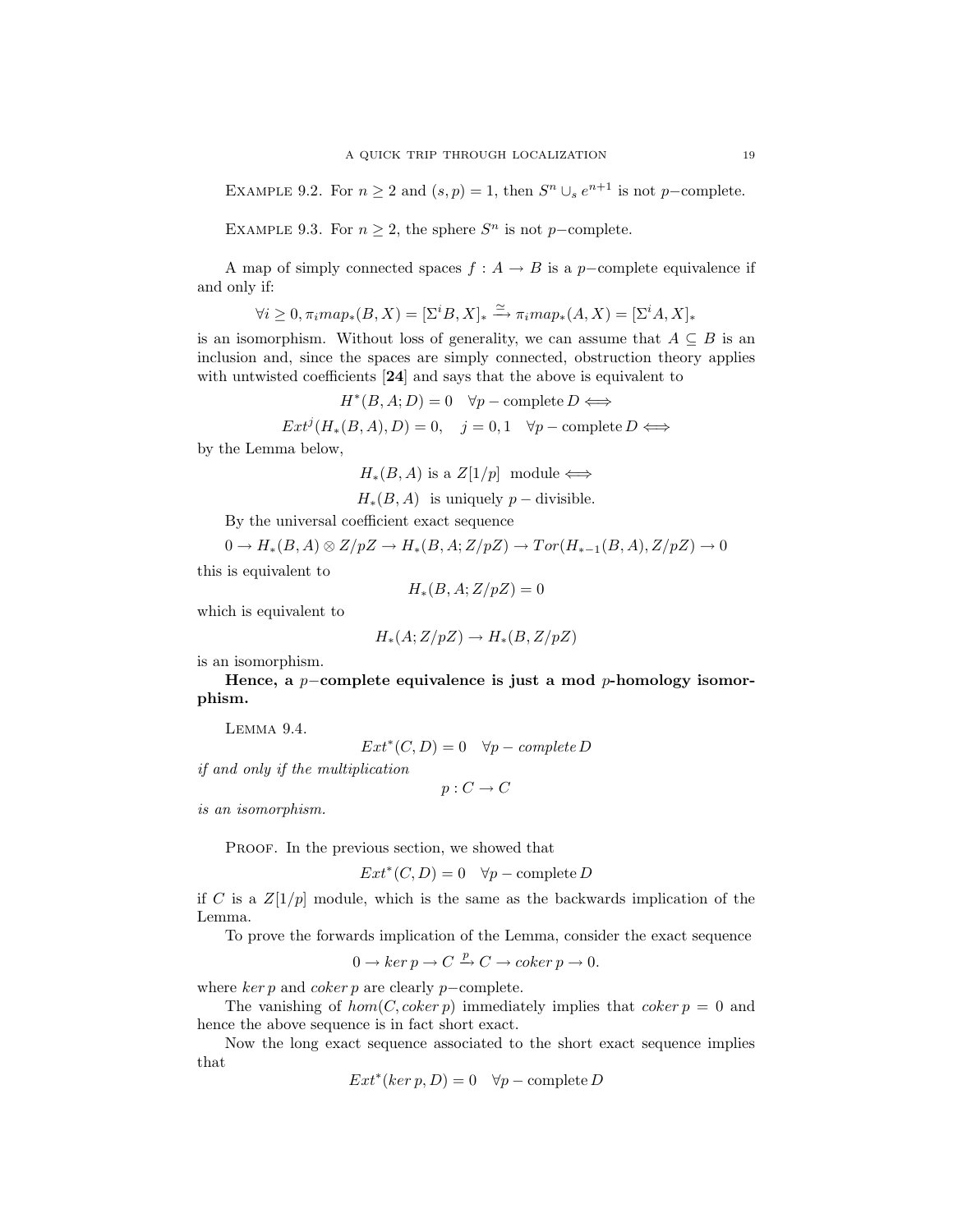and hence that  $ker p = 0$ .

Hence,

$$
Ext^*(C, D) = 0 \quad \forall p-\text{complete } D
$$

implies that the multiplication

 $p: C \to C$ 

is an isomorphism.

Combining these characterizations of  $p$ −completeness and of  $p$ −complete equivalences gives that a map  $\iota: X \to \hat{X}_p$  is a p-completion if and only if the following 2 conditions are satisfied:

1) The homotopy groups  $\pi_*\hat{X}_p$  are  $p-$ complete.

2) The map  $\iota$  is a mod p homology isomorphism.

Of course, p−completion satisfies the universal property:

 $\forall f: X \to Y$  into a p-complete Y, there exists a map  $\overline{f}$ ;  $\hat{X}_p \to Y$  such that  $\overline{f} \circ \iota \simeq f$  and this map  $\overline{f}$  is unique up to homotopy.

REMARK 9.5. If the homotopy groups  $\pi_* X$  are finitely generated, then

$$
\pi_* \hat{X}_p = (\pi_* X)_p = \lim_{\leftarrow} \pi_* X/p^r \pi_* X.
$$

This is a consequence of the fact that it is true for all Eilenberg-MacLane spaces with finitely generated abelian groups.

But the above remark can fail to be true when the homotopy groups are not finitely generated. To see this, consider the short exact sequence

$$
0 \to Z \to Z[1/p] \to Z(p^{\infty}) \to 0
$$

and the resulting fibration sequences

$$
K(Z[1/p],i) \rightarrow K(Z(p^\infty),i) \rightarrow K(Z,i+1) \rightarrow K(Z[1/p],i+1).
$$

For all  $i \geq 1$ ,  $K(Z[1/p], i)$  has 0 mod p homology. For  $i = 1$ , this follows from the direct limit

$$
Z[1/p] = \lim_{\longrightarrow} Z \xrightarrow{p} Z \xrightarrow{p} \dots
$$

It follows for all  $i \geq 1$  by induction and the mod p homology Serre spectral sequences of the path space fibrations  $K(Z[1/p], i) \to PK(Z[1/p], i+1) \to K(Z[1/p], i+1)$ .

Therefore,  $K(Z(p^{\infty}), i) \to K(Z, i + 1)$  is a mod p homology isomorphism.

Furthermore,  $K(Z, i+1) \to K(\hat{Z}_p, i+1)$  is mod p homotopy isomorphism and therefore also a mod  $p$  homology isomorphism.

In conclusion, the composition

$$
K(Z(p^\infty),i)\to K(Z,i+1)\to K(\hat Z_p,i+1)
$$

is p−completion, that is,

$$
K(Z(p^{\infty}), i)_p = K(\hat{Z}_p, i+1).
$$

In particular, the homotopy groups of the p−completion are not always the p−completion of the homotopy groups.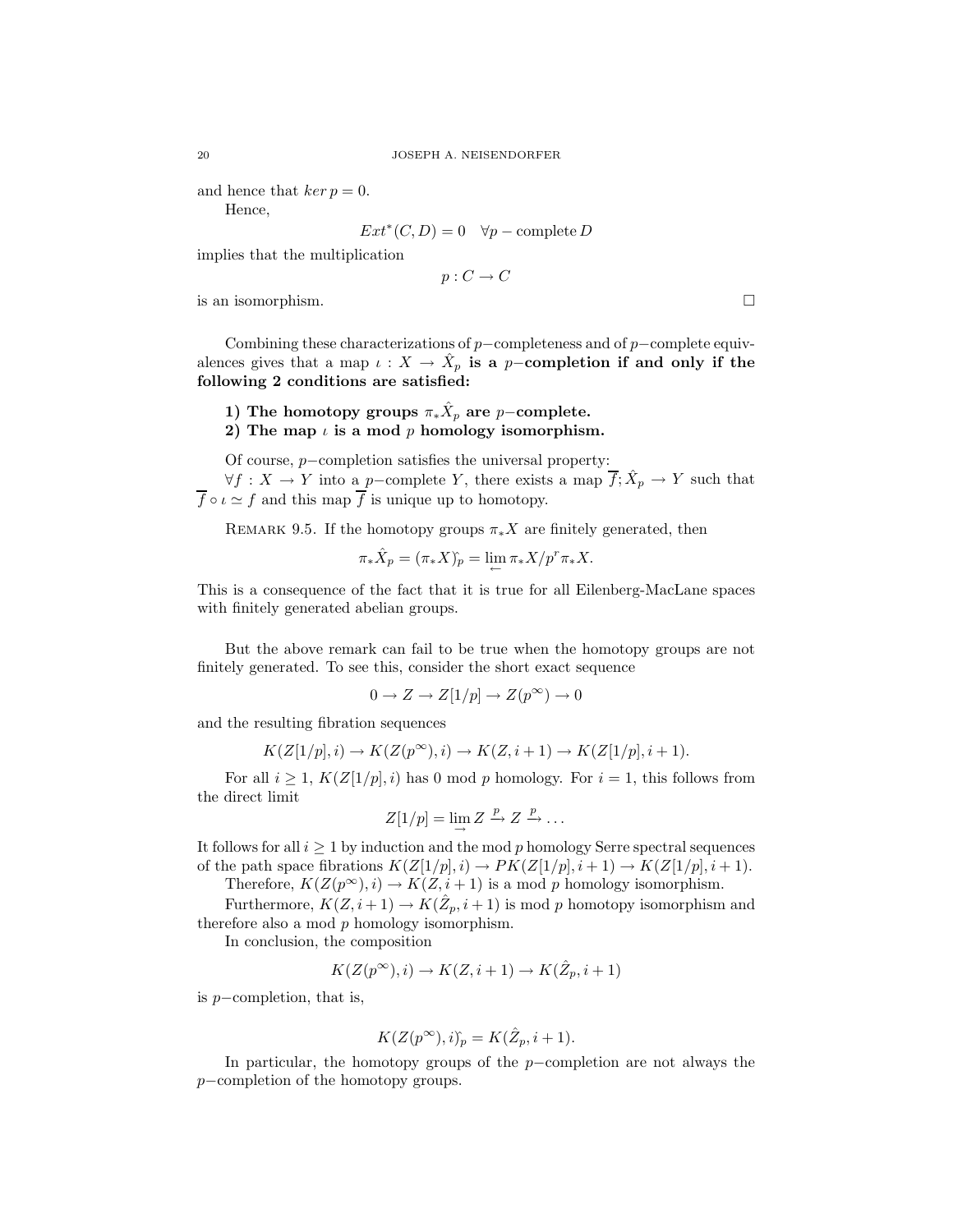## 10. Miller's theorem and the Zabrodsky Lemma

Recall the theorem of Hopf [11]: There exists a map  $\eta: S^3 \to S^2$  such that  $\eta$  is not homotopic to a constant map. In fact,  $\pi_3 S^2 \neq 0$ .

The more general theorem of Serre  $[21]$  is: If X is a simply connected finite complex such that  $\pi_i X = 0$  for i sufficiently large, then X is contractible.

Our goal in this section is to prepare the way to give a new proof of Serre's theorem via Miller's theorem [14], Zabrodsky's lemma [26], and an exotic form of localization.

Recall without proof:

THEOREM 10.1 (Miller). If X is simply connected and  $H_i(X;Z/pZ) = 0$  for i sufficiently large, then

$$
\pi_i map_*(BZ/pZ, X) = 0 \quad \forall i \ge 0
$$

or, in its equivalent form,

$$
\pi_*map(BZ/pZ,X)\xrightarrow{\simeq} \pi_iX \quad \forall i\geq 0.
$$

In the language of localization, such an X is  $* \rightarrow BZ/pZ$  local or  $BZ/pZ$ -null. Hence, Miller's theorem is a localization theorem about a form of localization which is not defined by Moore spaces.

We shall prove the following result which is useful in the study of all localizations:

LEMMA 10.2 (Zabrodsky). If  $F \to E \to B$  is a fibre bundle sequence with B a CW complex and with connected fibre F, then

$$
\pi_i map(F, X) \simeq \pi_i X \quad \forall i \ge 0
$$

implies that

$$
\pi_i map(E, X) \xleftarrow{\simeq} \pi_i map(B, X) \quad \forall i \geq 0.
$$

Remark 10.3. Of course, this is equivalent to the following result for pointed mapping spaces

$$
\pi_i map_*(F, X) \simeq 0 \quad \forall i \ge 0
$$

implies that

$$
\pi_i map_*(E, X) \xleftarrow{\simeq} \pi_i map_*(B, X) \quad \forall i \geq 0.
$$

Note that this says that

$$
map_*(B, X) \to map_*(E, X) \to map_*(F, X)
$$

behaves as if it were a fibration.

Proof. Zabrodsky's Lemma is proved as follows: We refer to the statement to be proved as Z.

Given two towers of fibrations and a map from one to the other which is a weak homotopy equivalence at each level, the resulting map of inverse limits is a weak homotopy equivalence  $\left[4, 6, 9\right]$ . In other words, homotopy inverse limits are weakly homotopy invariant.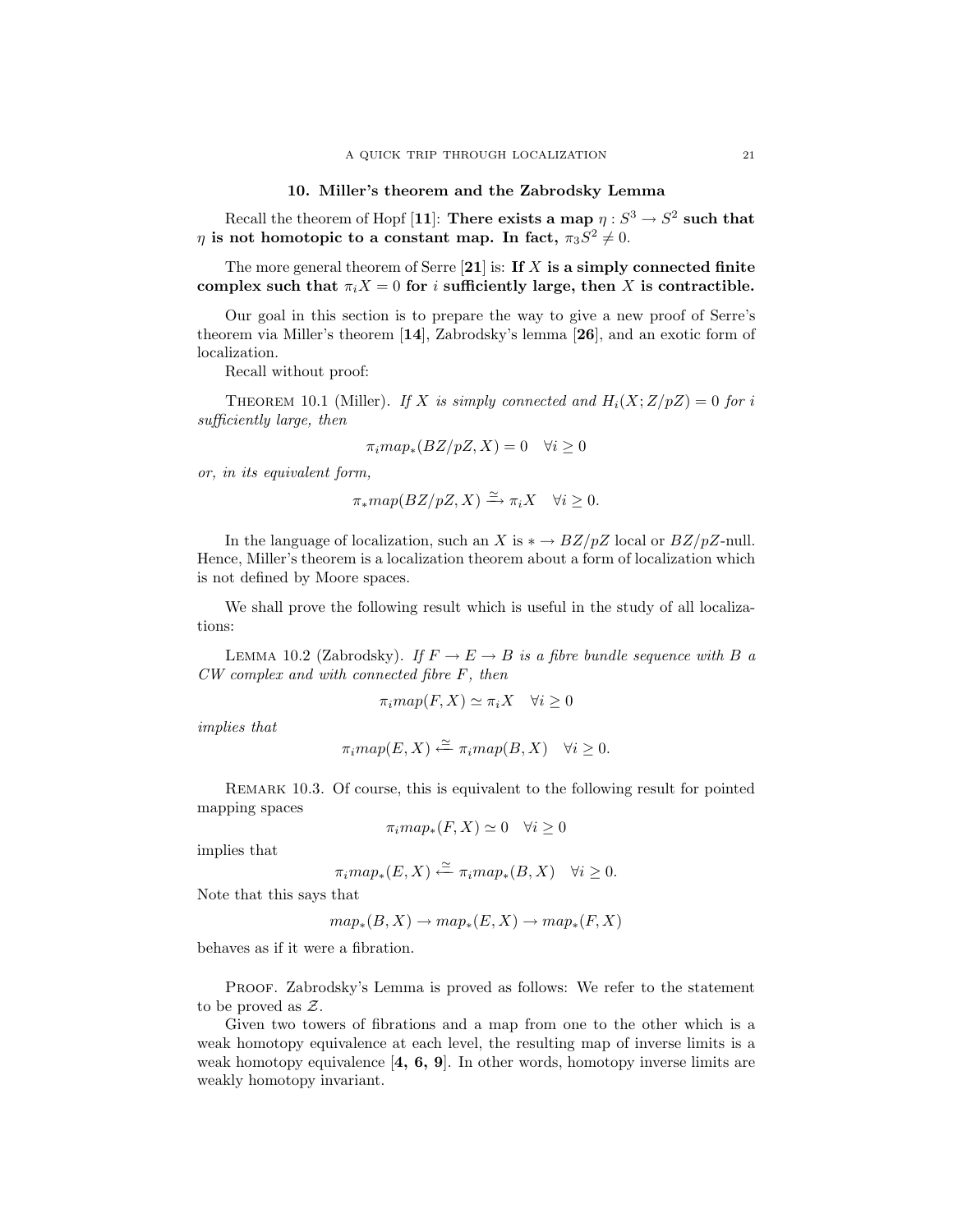It follows that Zorn's Lemma implies that there is a maximal subcomplex C of B such that Z is true for the restriction of the fibre bundle to  $\pi^{-1}(C) \to C$ .

If  $C \neq B$ , then there exists a cell e such that  $C \subseteq C \cup e \subseteq B$ .

By the usual trick of fattening, we can assume that e is a disk and  $C \cap e = S$ is a sphere.

Consider the restrictions

a)  $\pi^{-1}(C) \to C$ . b)  $\pi^{-1}(e) = e \times F \to e$ 

c)  $\pi^{-1}(S) = S \times F \to S$ 

where b) and c) must be trivial bundles since  $e$  is contractible.

We claim that  $\mathcal Z$  is true for a), b), and c). Of course, a) is true by the choice of C,

And b) follows from

$$
\pi_i map(e \times F, X) = \pi_i map(e, map(F, X)) = map(e, X) \quad \forall i \ge 0.
$$

And c) is essentially the same as b).

We have a map of cofibration pushout diagrams

$$
\begin{array}{cccc}\n\pi^{-1}(S) & \to & \pi^{-1}(C) & S & \to & C \\
\downarrow & & \downarrow & & \downarrow & & \downarrow \\
\pi^{-1}(e) & \to & \pi^{-1}(C \cup e) & & e & \to & C \cup e\n\end{array}
$$

Applying the functor  $map(-, X)$  to the above gives a map of fibration pullback diagrams

$$
map(\pi^{-1}(S), X) \leftarrow map(\pi^{-1}(C), X) \leftarrow map(S, X) \leftarrow map(C, X)
$$
  
\n
$$
\uparrow \qquad \uparrow \qquad \uparrow \qquad \uparrow \qquad \uparrow \qquad \uparrow \qquad \uparrow
$$
  
\n
$$
map(\pi^{-1}(e), X) \leftarrow map(\pi^{-1}(C \cup e), X) \leftarrow map(e, X) \leftarrow map(C \cup e, X)
$$

Therefore, the Mayer-Vietoris homotopy sequence [10] of these pullback diagrams, the five lemma, and the fact that  $\mathcal Z$  is true for a), b), and c) implies that Z is true for  $\pi^{-1}(C \cup e) \to C \cup e$ . Alternatively, one can use the fact that these pullback diagrams are homotopy inverse limits and therefore have the property of weak homotopy invariance.

Therefore, we must have  $C = B$ .

Remark 10.4. I am grateful to Emmanuel Dror-Farjoun for explaining the Mayer-Vietoris sequence to me in low dimensions and the sense in which it is exact. Suppose that

$$
\begin{array}{ccc}\nE & \xrightarrow{u} & X \\
\downarrow v & & \downarrow f \\
Y & \xrightarrow{g} & B\n\end{array}
$$

is a homotopy pullback, that is, it is a pullback square with  $f$  and  $g$  being fibrations. The homotopy Mayer-Vietoris sequence [10] is, in dimensions  $i \geq 1$ , the long exact sequence

$$
\cdots \longrightarrow \pi_{i+1}B \stackrel{\partial}{\longrightarrow} \pi_iE \xrightarrow{(u_*,v_*)} \pi_iX \oplus \pi_iY \xrightarrow{f_*-g_*} \pi_iB \stackrel{\partial}{\longrightarrow} \pi_{i-1}E \longrightarrow \ldots
$$

In these dimensions, it is a long exact sequence of groups.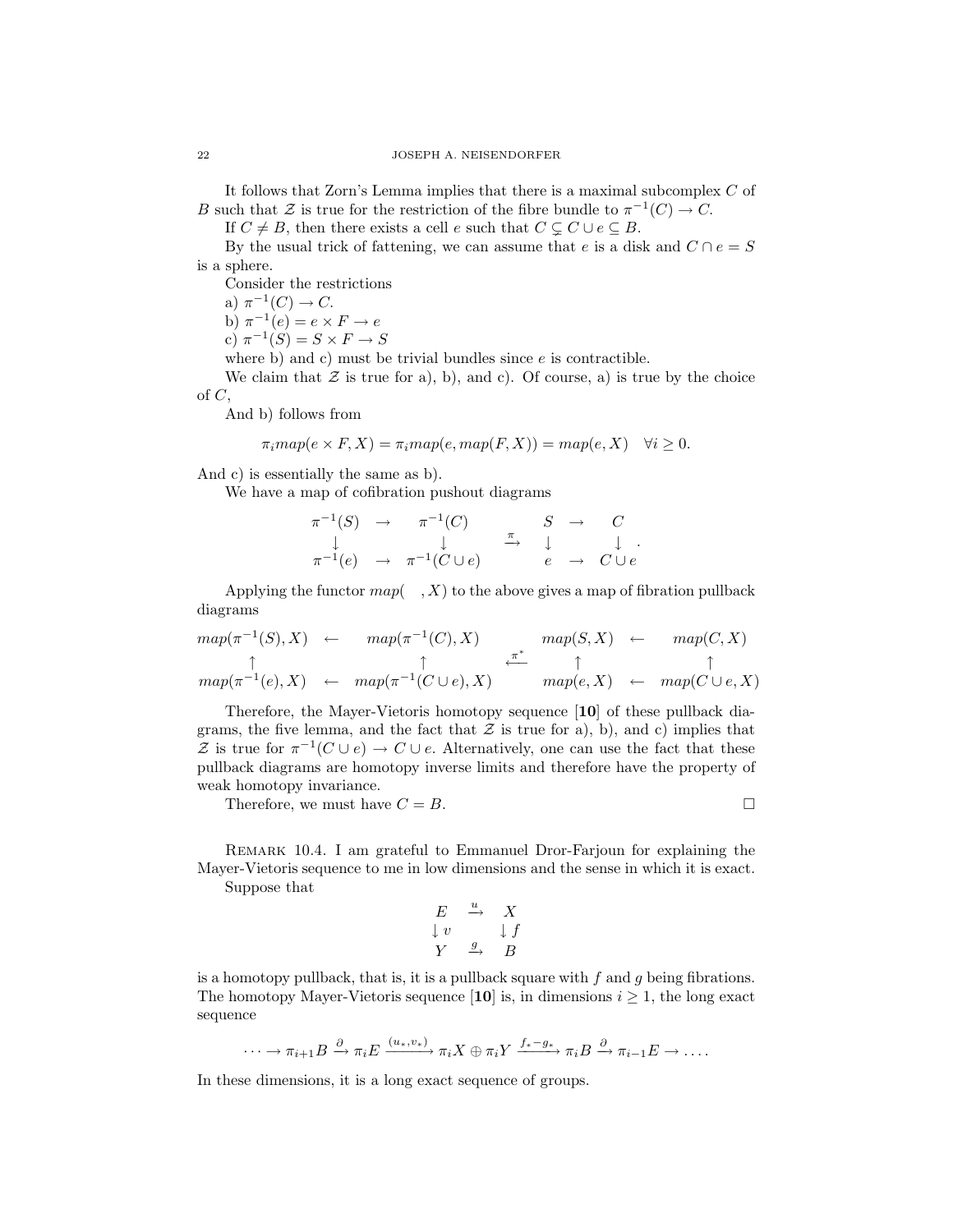In the low dimensions, the homotopy Mayer-Vietoris sequence is

π1X π0X ց f<sup>∗</sup> u<sup>∗</sup> ր ց f<sup>∗</sup> π1B <sup>∂</sup>−→ π0E π0B ր g<sup>∗</sup> v<sup>∗</sup> ց ր g<sup>∗</sup> π1Y π0Y

and it is exact in the following way:

- 1) At  $\pi_0 X$  and at  $\pi_0 Y$ , the exactness is: Given  $\alpha \in \pi_0 X$  and  $\beta \in \pi_0 Y$ ,
	- $f_*\alpha = g_*\beta$  if and only if  $\exists \gamma \in \pi_0 E$  such that  $u_*\gamma = \alpha, v_*\gamma = \beta$ .
- 2) At  $\pi_0 E$ , the exactness is: Given  $\alpha \in \pi_0 E$ , let  $u_*\alpha = x$  and  $v_*\alpha = y$ , then

$$
\exists \gamma \in \pi_1 B
$$
 such that  $\partial \gamma = \alpha$ .

(Here, the basepoint of the loops in  $B$  is the common image of the basepoints  $x$  in  $X$  and  $y$  in  $Y$ .)

3) At  $\pi_1B$ , the exactness is: Given  $\alpha, \beta \in \pi_1B$ ,

 $\partial \alpha = \partial \beta$  if and only if  $\exists \gamma \in \pi_1 X, \delta \in \pi_1 Y$  such that  $\gamma * \alpha * \delta = (f_* \gamma) \alpha (g_* \delta) = \beta$ .

## 11. An exotic localization theorem and Serre's theorem

We now define exotic localization to be localization with respect to the map  $\ast \rightarrow BZ/pZ \vee M(Z[1/p], 1)$ . That is, exotic localization is nullification of both  $BZ/pZ$  and  $M(Z[1/p], 1)$ .

Hence, a simply connected space X is exotically local if and only if for all  $i \geq 0$ ,

$$
\pi_i map_*(BZ/pZ \vee M(Z[1/p], 1), X) = 0.
$$

that is, X is both p-complete and  $map_*(BZ/pZ, X)$  is weakly contractible.

It follows that, if  $f : A \to B$  is a mod p homology isomorphism, then f is an exotic local equivalence: for all exotically local X,

$$
f^* : map(B, X) \to map(A, X)
$$

is a weak equivalence.

If X is a simply connected space, the n–connected covers of X are the sequence of spaces  $X < n$  > and maps

$$
\ldots X\rightarrow X\rightarrow \cdots \rightarrow X<3>\rightarrow X<2>\rightarrow X<1>=X
$$

where:

There are fibration sequences

$$
K(\pi_{n+1}X, n) \to X < n+1 > \to X < n > \to K(\pi_{n+1}, n+1)
$$

and

$$
\pi_i(X < n >) = \begin{cases} 0, & i \le n \\ \pi_i X, & i > n \end{cases}
$$

.

For example,  $S^2 < 3 > = S^3$ .

Note that the eventual vanishing of homotopy groups,

$$
\pi_i X = 0 \quad \forall i > n
$$

is equivalent to

$$
\pi_i X < n > = 0 \quad \forall i \ge 0,
$$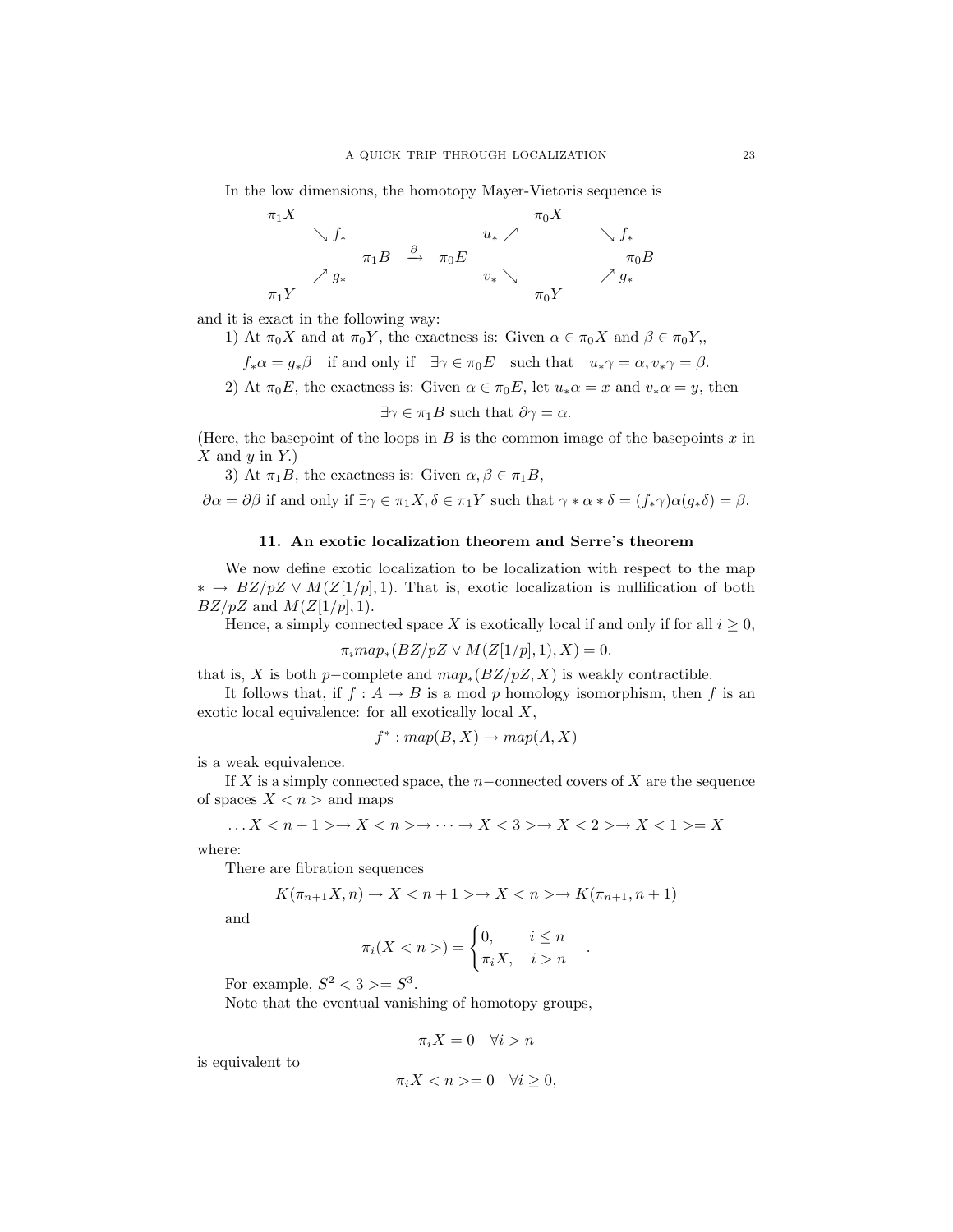that is,  $X < n$  is weakly contractible.

We shall prove:

THEOREM 11.1 (Exotic localization theorem [18]). If X is simply connected, if  $H_i(X;Z/pZ) = 0$  for all sufficiently large i, and if  $\pi_2 X$  is a torsion group, then

$$
\forall n, \quad L(X < n >) = \hat{X}_p
$$

where

$$
L = L_{BZ/pZ \vee M(Z[1/p],1)}
$$

is exotic localization.

REMARK 11.2. The example  $S^2 < 3 > = S^3$  shows that the hypothesis that  $\pi_2 X$ is torsion is necessary. Joe Roitberg has coined the descriptive phrase  $1\frac{1}{2}$ -connected for this hypothesis.

The Exotic Localization Theorem has the following corollary:

THEOREM 11.3 (Serre [21]). If Y is a simply connected finite complex and if  $\pi_i Y = 0$  for i sufficiently large, then Y is contractible.

PROOF. Let Y satisfy the hypotheses of the theorem. In particular,  $Y \leq n$ is contractible for sufficiently large  $n$ .

First of all, assume that  $\pi_2 Y$  is finite. If p is any prime, the exotic localization theorem shows that

$$
* \simeq LY < n > \simeq \hat{Y}_p.
$$

Hence, Y is contractible in this case.

If  $\pi_2 Y$  is not finite, write

$$
\pi_2Y=F\oplus G
$$

where F is free abelian and G is finite. Since  $CP^{\infty} = K(Z, 2)$ , there is a bundle sequence

$$
\Pi S^1 \to W \to Y \to \Pi CP^{\infty}
$$

with  $\Pi CP^{\infty}$  a notrivial product of complex projective spaces,  $\pi_2 W = G =$  a finite group, and  $W$  is a simply connected finite dimensional CW complex. If we apply the previous case to  $W$ , we get that  $W$  is contractible, hence, the contradiction that

$$
Y \simeq \Pi CP^{\infty}.
$$

 $\Box$ 

## We conclude this section with a proof of the Exotic Localization Theorem:

**Step 1:** Let X be a simply connected space. Then  $map_*(BZ/pZ, X) = 0$  is weakly contractible implies that

a1) For all finite groups p–groups G,  $map_*(BG, X) = 0$  is weakly contractible, and

b1) For all locally finite p–groups G,  $map_*(BG, X) = 0$  is weakly contractible.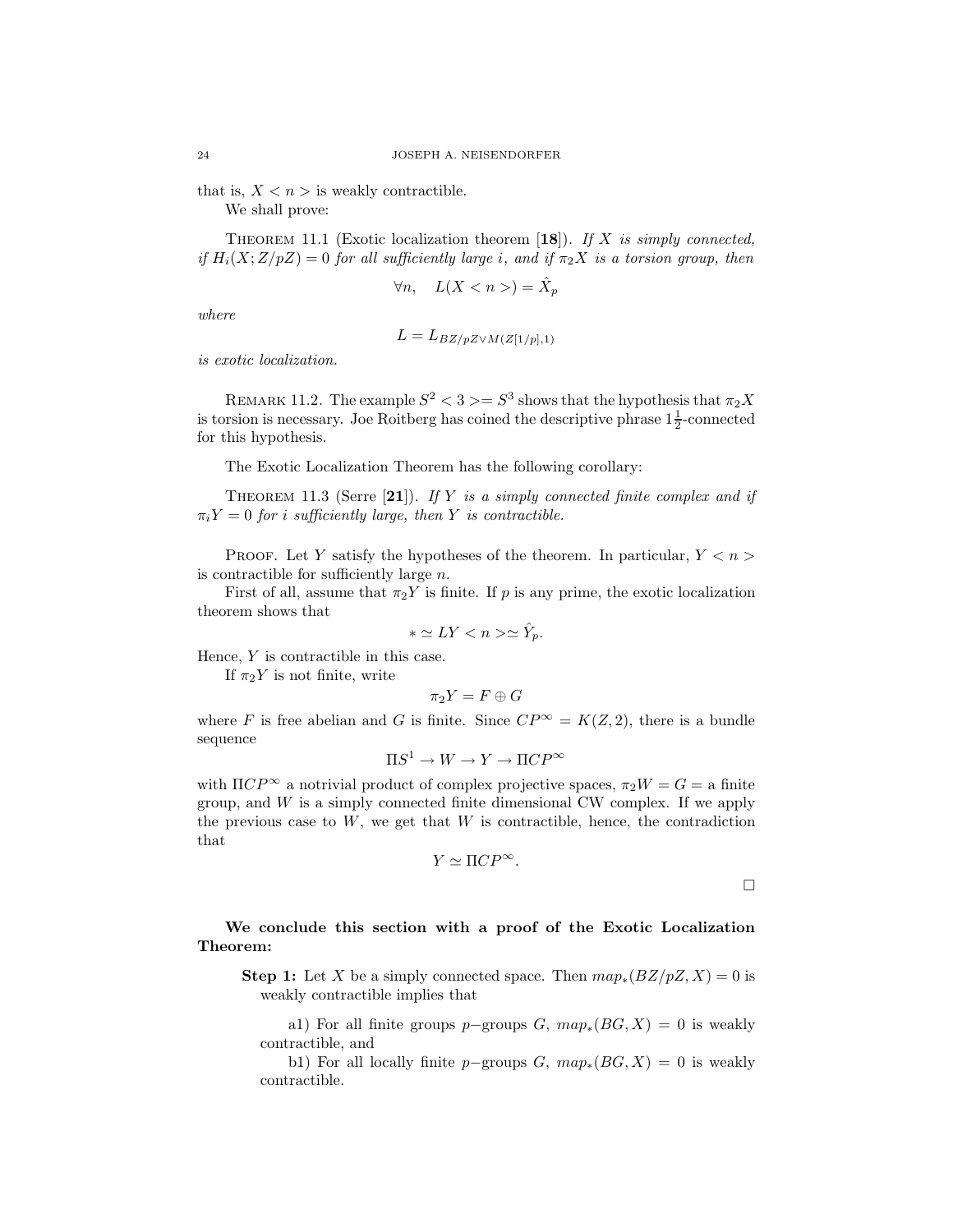PROOF. a1): If  $G \neq e$  is a finite p−group, then there exists a subgroup

 $Z/pZ \simeq N \subseteq Z(G).$ 

The exact sequence

$$
0 \to N \to G \to G/N \to 0
$$

gives the bundle sequence

 $BN \to BG \to B(G/N).$ 

The Zabrodsky Lemma implies that there is a weak equivalence

 $map_*(BG, X) \stackrel{\simeq}{\leftarrow} map_*(B(G/N), X).$ 

Induction on the order of G implies that  $map_*(BG, X)$  is weakly contractible.  $\Box$ 

PROOF. b1): If G is a locally finite  $p$ -group, then

$$
G=\lim_{\rightarrow} G_{\alpha}
$$

where  $G_{\alpha}$  is a finite p-group. By a1),

$$
map_*(BG, X) = \lim_{\leftarrow} map_*(BG_{\alpha}, X)
$$

is weakly contractible.

COROLLARY 11.4. If G is an abelian  $p-torsion$  group and the space  $map_*(BZ/pZ, X)$  is weakly contractible, then  $map_*(BG, X)$  is weakly contractible.

Step 2: If X is p-complete, if  $map_*(BZ/pZ, X)$  is weakly contractible, and if G is torsion free abelian, then  $map_*(K(G, 2), X)$  is weakly contractible.

PROOF. The exact sequence

$$
0 \to Z \to Z[1/p] \to Z(p^{\infty}) \to 0
$$

implies that the sequence

$$
0 \to G \to Z[1/p] \otimes G \to Z(p^{\infty}) \otimes G \to 0
$$

is exact. Hence, there is a fibration sequence

 $B(Z[1/p] \otimes G) \to B(Z(p^{\infty}) \otimes G) \to K(G, 2).$ 

Since  $B(Z|1/p] \otimes G$ ) has trivial mod p homology, the Serre spectral sequence implies that

$$
B(Z(p^{\infty}) \otimes G) \to K(G, 2)
$$

is a mod  $p$  homology isomorphism, that is, a  $p$ -complete equivalence. Hence,

$$
map_*(K(G,2),X) \xrightarrow{\simeq} map_*(B(Z(p^\infty) \otimes G),X)
$$

is weak equivalence and the above Corollary shows that both are weakly contractible.  $\Box$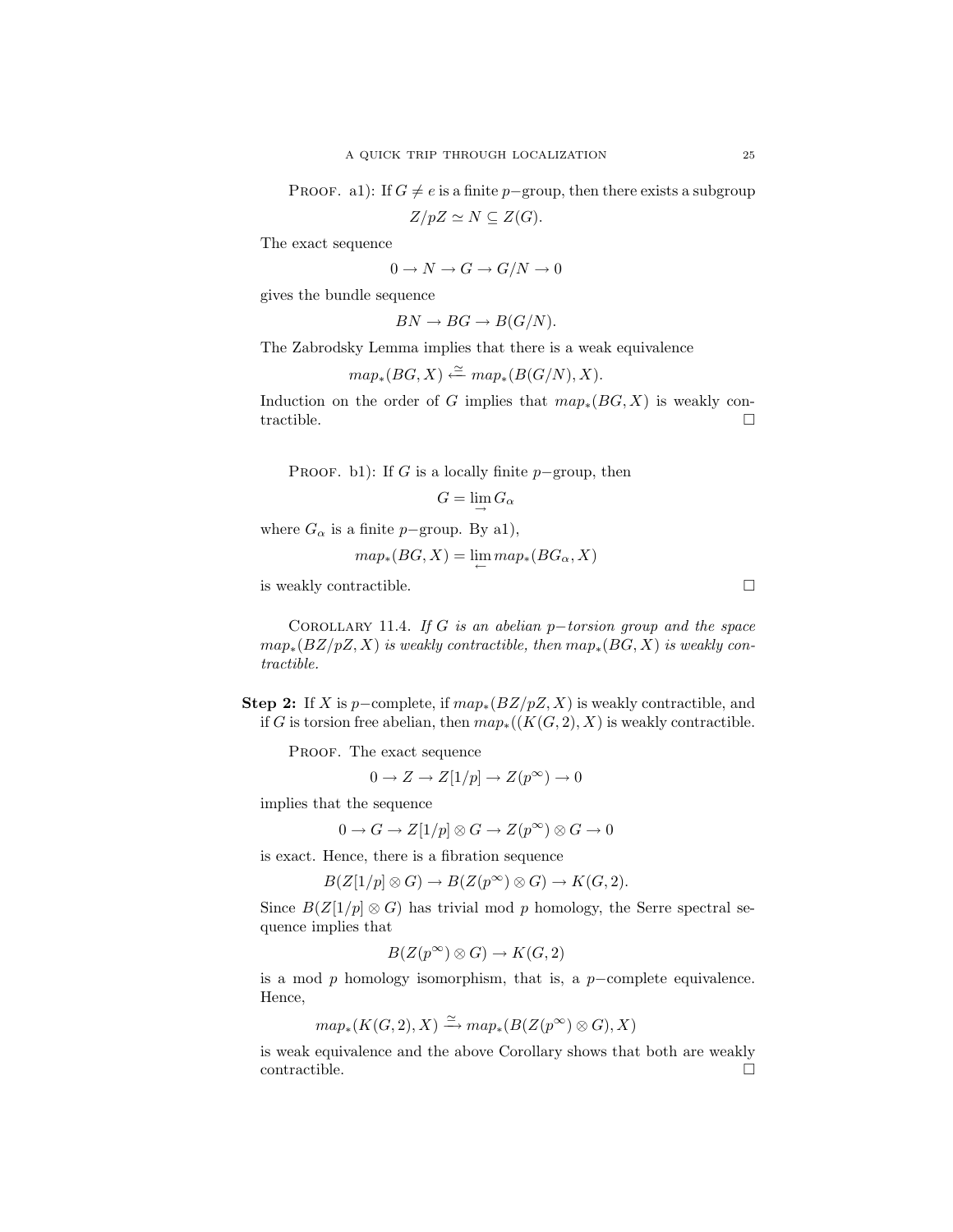Step 3: If X is p−complete and H is an abelian torsion group with all elements of order relatively prime to p, then  $map_*(BH, X)$  is weakly contractible.

PROOF. This is an immediate consequence of the fact that  $BH \rightarrow *$ is a mod p homology isomorphism.  $\square$ 

Step 4: The following 3 implications are valid:

a4) If  $map_*(G, X)$  is weakly contractible, then  $map_*(BG, X)$  is weakly contractible.

b4) If there is an exact sequence  $1 \rightarrow H \rightarrow T \rightarrow G \rightarrow 1$  and if both  $map_*(BH, X)$  and  $map_*(BG, X)$  are weakly contractible, then  $map_*(BT, X)$  is weakly contractible.

c4) If both  $map_*(BG, X)$  and  $map_*(BH, X)$  are weakly contractible, then  $map_*(B(G \times H), X)$  is weakly contractible.

PROOF. a4): Apply the Zabrodsky Lemma to the fibre bundle

$$
G \to EG \to BG
$$

with  $EG$  contractible.

PROOF. b4): Apply the Zabrodsky Lemma to the fibre bundle

$$
BG \to BT \to BH.
$$

$$
\Box
$$

PROOF. c4): Clearly, b4) implies c4).

Step 5: If X is p-complete, if  $map_*(BZ/pZ, X)$  is weakly contractible, and if G is abelian, then  $map_*(K(G, 2), X)$  is weakly contractible.

PROOF. Since there is an exact sequence  $0 \to T \to G \to F \to 0$  with T torsion and F torsion free, this follows from the Corollary in Step 1, Step 2, Step 3, and Step 4.

Step 6: If X is p-complete, if  $map_*(BZ/pZ, X)$  is weakly contractible, and if  $\pi$  is an abelian group, then  $map_*(K(\pi, n), X)$  is weakly contractible for all  $n \geq 2$ . If, in addition,  $\pi$  is a torsion abelian group, then the space  $map_*(K(\pi, n), X)$  is weakly contractible for all  $n \geq 1$ .

PROOF. This follows by induction, using the above and the fact that  $K(\pi, n) = BK(\pi, n - 1).$ 

We now prove the Exotic Localization Theorem:

**Step 7:** If X is simply connected, if  $H_i(X, Z/pZ) = 0$  for all sufficiently large i, and if  $\pi_2 X$  is a torsion group, then

$$
L(X < n >) = \hat{X}_p
$$

where  $L = L_{BZ/pZ\vee M(Z[1/p].1)}$  is the exotic localization.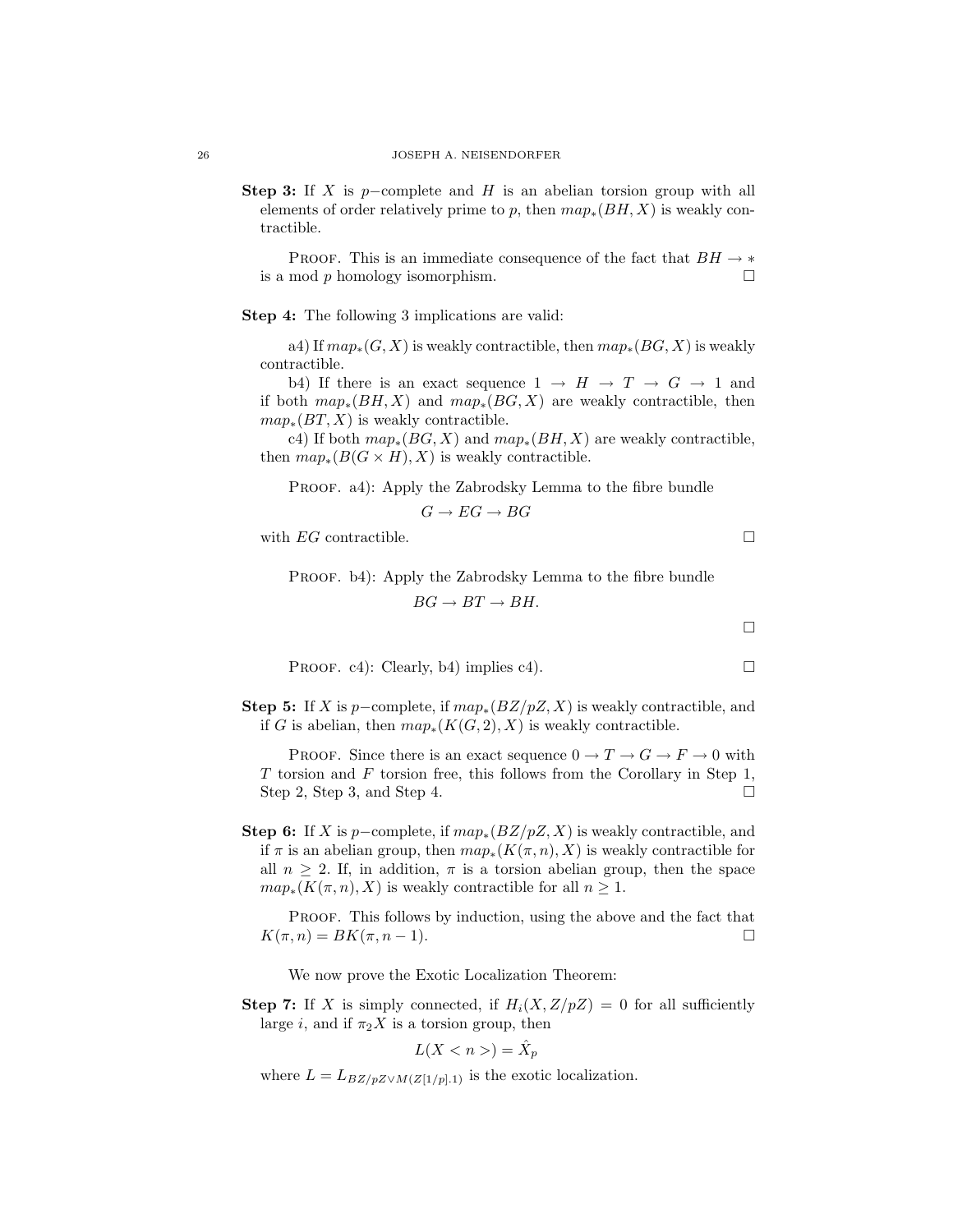PROOF. We claim that the composition

$$
X < n > \xrightarrow{\iota} X \to \hat{X}_p
$$

is the localization  $L(X < n>)$ .

1) First,  $\iota: X \leq n \geq X \leq 1 \geq X$  is an exotic local equivalence since:

Consider the fibre bundles

 $K(\pi_n(X), n) \to X < n > \to X < n - 1$ .

Since  $map_*(K(\pi_n(X), n), Y)$  is weakly contractible for all exotically local Y, the Zabrodsky Lemma implies that  $X \leq n \geq X \leq n-1$  is an exotic local equivalence.

2) Since  $X \to \hat{X}_p$  is a mod p homology isomorphism, it is an exotic local equivalence.

Hence, the composition

 $X < n > \xrightarrow{\iota} X \rightarrow \hat{X}_p$ 

is an exotic local equivalence. But  $\hat{X}_p$  is exotically local since it is p−complete and Miller's theorem implies that  $map_*(BZ/pZ, \hat{X}_p)$  is weakly contractible. Therefore, the exotic localization is  $L(X < n>) = \hat{X}_p$ .

 $\Box$ 

## 12. Applications of exotic localization

Exotic localization enables us to start with a  $1\frac{1}{2}$  connected finite complex, to take a connected cover, and then to localize to recover the finite complex up to p−completion. This implies that not so much is lost when one takes the connected covers of such a complex. And there is a generalization of this result where the condition of being a finite complex is extended to the condition that the space be the iterated loop space of a finite complex.

These results have applications to H-spaces but, before we begin, we need to prove some lemmas show that localization preserves H-spaces.

Consider the localization L which inverts the map  $* \to M$ .

LEMMA 12.1. If X and Y are simply connected and local, then  $X \times Y$  is local.

PROOF. This follows from  $map(M, X \times Y) = map(M, X) \times map(M, Y)$  is weakly equivalent to  $X \times Y$ .

LEMMA 12.2. If X is simply connected and local and if  $C$  is an arbitrary connected space, then the unbased mapping space map( $C, X$ ) is local.

PROOF.

$$
map(M, map(C, X)) = map(M \times C, X) = map(C, map(M, X))
$$
  
is weakly equivalent to  $map(C, X)$ .

LEMMA 12.3. If X is simply connected and local and if  $C$  is an arbitrary connected space, then the based mapping space  $map_*(C, X)$  is local.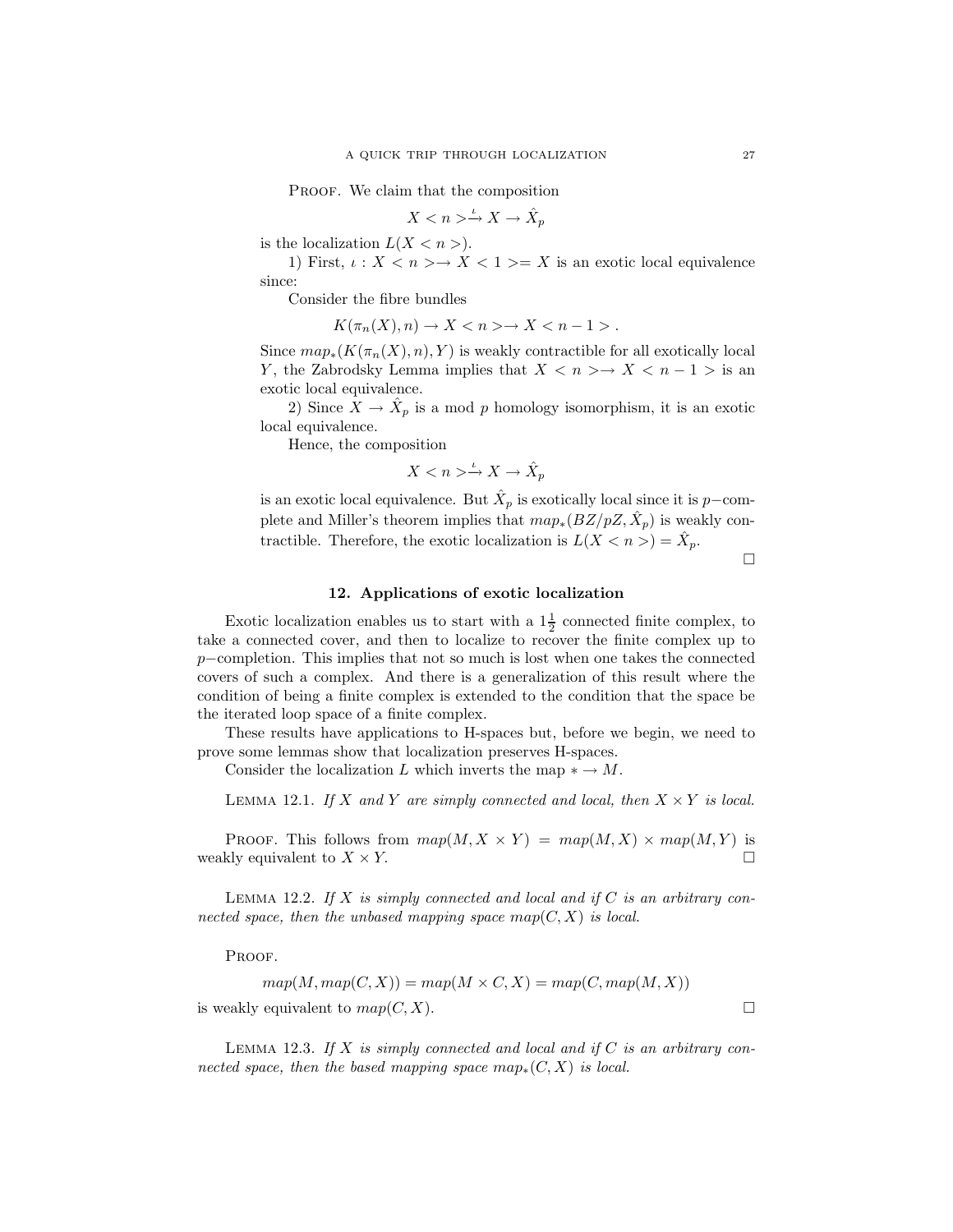PROOF.

$$
map_*(M, map_*(C, X)) = map_*(M \wedge C, X) = map_*(C, map_*(M, X))
$$
  
is weakly contractible.

For example, if X is local, then the loop space  $\Omega X$  is local.

LEMMA 12.4. If  $A \rightarrow B$  is a local equivalence and C is an arbitrary space, then  $A \times C \rightarrow B \times C$  is a local equivalence.

PROOF. If X is local, then so is  $map(C, X)$  and there is a weak equivalence  $map(A \times C, X) = map(A, map(C, X)) \simeq map(B, map(C, X)) = map(B \times C, X).$  $\Box$ 

COROLLARY 12.5. If  $X$  and  $Y$  are simply connected, then

 $L(X \times Y) = LX \times LY.$ 

PROOF. By the first lemma above,  $LX \times LY$  is local. By the last lemma above,  $X \times Y \to (LX) \times Y \to (LX) \times (LY)$  is a composition of local equivalences and therefore a local equivalence.  $\Box$ 

This has the corollary that localization preserves H-spaces, that is,

THEOREM 12.6. If X is a simply connected H-space with multiplication  $\mu$ :  $X \times X \to X$ , then LX is an H-space with multiplication  $L\mu : LX \times LX \to LX$ . Furthermore, if  $k : X \to X$  is a k-th power map, then  $Lk : LX \to LX$  is a k-th power map.

The exotic localization theorem gives:

THEOREM 12.7. If X is a simply connected finite complex with  $\pi_2 X$  finite and with the connected cover  $X < n > an$  H-space for some n, then the p–completion  $\hat{X}_p$  is an H-space.

For example,  $S^2 < 2 > = S^3$  is an H-space but  $\hat{S}^2{}_p$  is not an H-space for any prime p. But, if  $n > 1$ , then  $S^{2n} < k > 1$  is not an H-space for any k.

Note that localization at a prime and completion at a prime are the same when the homotopy groups are finite. That is, the natural properties of localization and completion give natural maps  $X \to X_{(p)} \to \hat{X}_p$  and, if  $\pi_i X$  is finite for all i, then localization and completion of homotopy groups is the same thing. Therefore  $X_{(p)} \to \hat{X}_p$  is a homotopy equivalence.

For example, localization and completion of connected covers of odd dimensional spheres are homotopy equivalent,

$$
S^{2n+1} < 2n+1 >_{(p)} \xrightarrow{\simeq} S^{2n+1} < 2n+1 >_{p}^{\hat{}}.
$$

We can use this to determine the number of loops needed to have a geometric exponent theorem.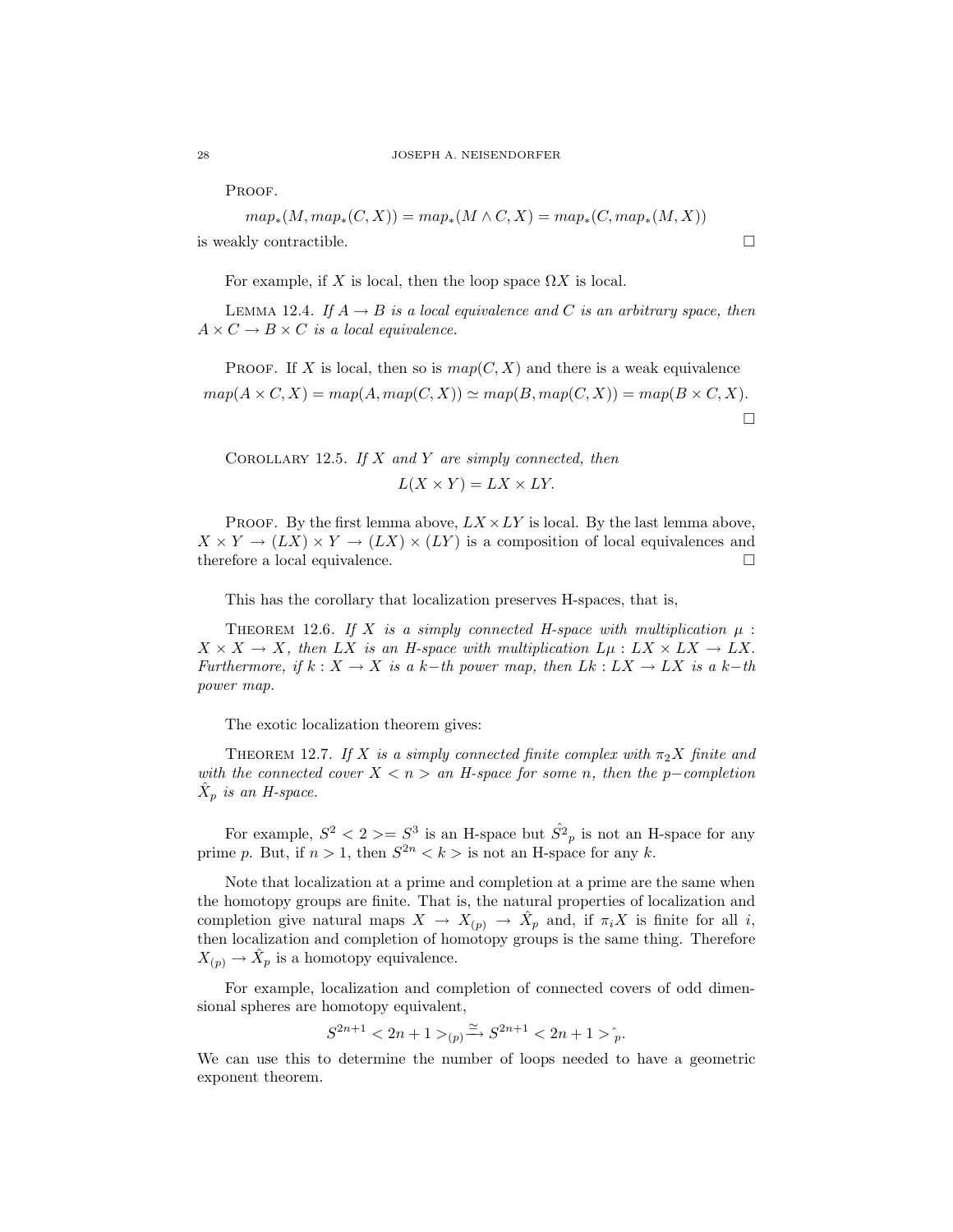THEOREM 12.8. Localized at a prime  $p > 2$ , the H-space

$$
\Omega^{2n-1}(S^{2n+1} < 2n+1 > )
$$

has a null homotopic  $p^n$  power map. But, localized at p, for all k the  $p^k$ -th power map on the H-space  $\Omega^{2n-2}(S^{2n+1} < 2n+1)$  is not null homotopic.

**PROOF.** We begin with the proof of the first part: Let  $S^{2n+1}{p^r}$  be the homotopy theoretic fibre of the  $p^r$ -th power map  $S^{2n+1} \to S^{2n+1}$ . In [17] it is shown that this is an H-space and that the  $p^r$ -th power map is null homotopic on  $S^{2n+1}{p^r}$ and hence on all its loop spaces. In particular, the  $p$ −th power map is null homotopic on  $\Omega S^{2p+1}{p}$ . Selick [19] has shown that the loop space  $\Omega(S^3 < 3 >)$  is a retract of  $\Omega S^{2p+1}{p}$  via H-maps. Hence, the p-th power map is null homotopic on  $\Omega(S^3 < 3 >)$ .

The main result of [7] is that there is a map of spaces localized at  $p > 2$ 

$$
\pi: \Omega^2 S^{2n+1} \to S^{2n-1}
$$

such that the composition with the double suspension

$$
\Sigma^2\circ\pi:\Omega^2S^{2n+1}\to S^{2n-1}\to\Omega^2S^{2n+1}
$$

is the *p*− power map, that is,  $\Sigma^2 \circ \pi = p$ .

Iterating this gives that, localized at  $p > 2$ , there is a factorization of the  $p^{n-1}$ -power map

$$
\Omega^{2n-2}S^{2n+1} \to S^3 \to \Omega^{2n-2}S^{2n+1}.
$$

Take connected covers and loop this one more time to get a factorization of the  $p^{n-1}$ -power map

$$
\Omega^{2n-1}(S^{2n+1} < 2n+1) \to \Omega(S^3 < 3) \to \Omega^{2n-1}(S^{2n+1} < 2n+1) \to 0
$$

Hence, Selick's result combined with [7] shows that  $\Omega^{2n-1}(S^{2n+1} < 2n+1)$ , localized or completed at  $p > 2$ , has a null homotopic  $p^n$ -th power map. [20]

PROOF. We continue with the proof of the second part of the Theorem:

On the other hand, localized or completed at any prime  $p$ , there is no  $p^k$  which is null homotopic on  $\Omega^{2n-2}(S^{2n+1} < 2n + 1)$ .

In the exotic localization theorem, the condition that the mod p homology groups of  $X$  eventually vanish may be replaced by the condition that  $X$  be the iterated loops on such a space, provided that this iterated loop space is simply connected and has a torsion  $\pi_2$ . This follows from the fact that X local implies that the loop space  $\Omega X$  is local. Thus the exotic localization theorem applies to  $X = \Omega^{2n-2} S^{2n+1}$  since  $\pi_2 X = \pi_{2n} S^{2n+1} = 0$  is finite. (It does not apply to  $\Omega^{2n-1}S^{2n+1}$  since  $\pi_2 = Z$  is not finite.)

Hence, if  $p^k$  were null homotopic on  $\Omega^{2n-2}(S^{2n+1} < 2n+1)$ , it would be null homotopic on the exotic localization

$$
L(\Omega^{2n-2}(S^{2n+1} < 2n+1 >))
$$

which is the p−completion of

$$
\Omega^{2n-2}S^{2n+1}.
$$

Since  $\pi_3 \Omega^{2n-2} S^{2n+1} = \hat{Z}_p$  is torsion free, this is not true.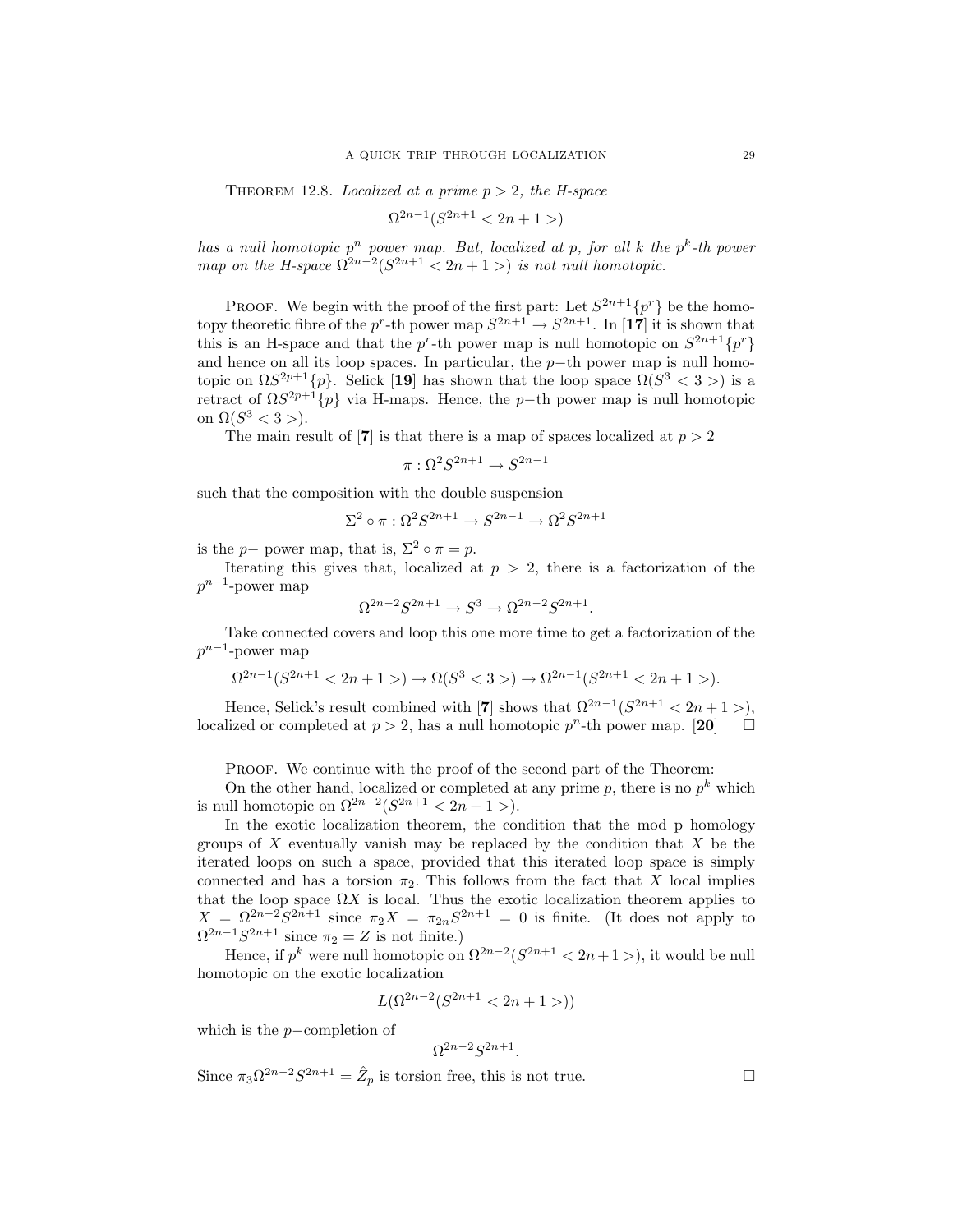#### 13. Serre's conjecture

In this section we prove the conjecture of Serre [21] which was first proved in [13]. Roughly speaking, his conjecture is that a noncontractible simply connected finite dimensional complex contains infinitely much torsion in its homotopy groups. This conjecture is a consequence of Miller's theorem [14] and therefore, although localization need not be mentioned, it is a consequence of a localization result.

THEOREM 13.1 (Serre's conjecture). If  $X$  is simply connected, the reduced mod p homology is nontrivial,  $\overline{H}_*(X;Z/pZ) \neq 0$ , and  $H_i(X;Z/pZ) = 0$  for all sufficiently large i, then for infinity many i, the homotopy group  $\pi_i(X)$  contains a subgroup of order p.

Before we begin the proof of Serre's conjecture, we review the rationalization of simply connected spaces and Postnikov systems, k−invariants, and lifting problems.

#### Rationalization:

For a simply connected space  $Y$ , the rationalization of  $Y$  is the nullification of the Moore spaces  $M(Z/qZ, 1)$  for all primes q, that is, it is the localization which inverts the map

$$
*\rightarrow \bigvee_{\forall primes q} M(Z/qZ,1).
$$

If we denote this localization by  $\iota: Y \to L_Q = Y \otimes Q$ , then

$$
\overline{H}_*(Y \otimes Q) = \overline{H}_*(Y) \otimes Q.
$$
  

$$
\pi_*(Y \otimes Q) = \pi_*Y \otimes Q.
$$

Cartan-Serre proved a basic result on rationalization which is quoted in [15]:

THEOREM 13.2. If  $Y$  is a simply connected H-space, then

$$
X \otimes Q \simeq \Pi_{n \geq 2} K(\pi_n, n)
$$

where  $\pi_n = \pi_n Y \otimes Q$ . They proved it in the strong form to be all explained below: all the rational k invariants are zero:  $k_i(Y) \otimes Q = 0 \quad \forall i$ .

### Postnikov systems, k−invariants, and lifting problems:

If Y is a simply connected space or an H-space, then the Postnikov system [23, 25] represents Y as an inverse limit of fibrations  $Y = \lim_{\leftarrow} Y_n$  with

$$
\pi_i Y_n = \begin{cases} 0, & i > n \\ \pi_i Y, & i \leq n. \end{cases}
$$

Thus, there are compatible maps  $Y \to Y_n$  and a sequence of fibre maps

$$
\cdots \to Y_n \to Y_{n-1} \to \cdots \to Y_3 \to Y_2 \to Y_1
$$

such that

$$
Y_1 = K(\pi_1 Y, 1)
$$

and there are fibration sequences up to homotopy

$$
K(\pi_n Y, n) \to Y_n \to Y_{n-1} \xrightarrow{k_n} K(\pi_n Y, n+1).
$$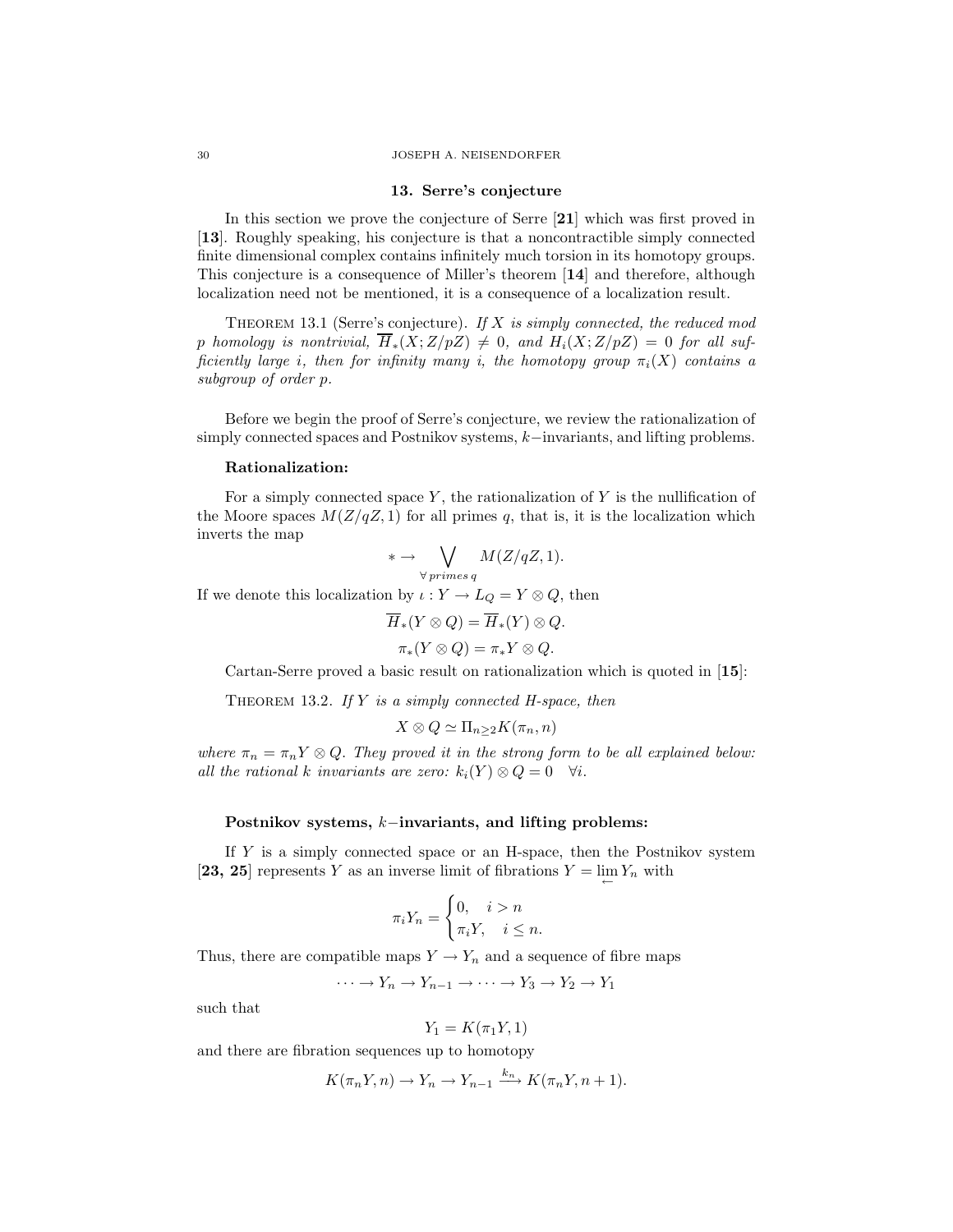The k–invariant  $k_n$  is identified with the cohomology class  $k_n = k_n(Y) \in$  $H^{n+1}(Y;\pi_nY).$ 

Of course, the vanishing of the k−invariant,  $0 = k_n$ , implies that

$$
Y_n \simeq Y_{n-1} \times K(\pi_n Y, n).
$$

More generally, the lifting problem

$$
\begin{array}{ccc}\n & & W \\
 & f \swarrow & \downarrow f_2 \\
Y & \to & Y_2\n\end{array}
$$

has a solution  $f$  if and only if, for all  $n$ , the lifting problems

$$
Y_n \swarrow \qquad \downarrow f_{n-1}
$$
\n
$$
Y_n \qquad \to \qquad Y_{n-1} \qquad \xrightarrow{k_n} K(\pi_n Y, n+1)
$$

TX7

have solutions  $f_n$ . This is equivalent to, for all n,

$$
k_n \circ f_{n-1} = 0 \in H^{n+1}(W; \pi_n Y).
$$

Lemma 13.3 (Lifting Lemma). If all spaces are localized at a prime p, the above lift exists if  $H_*(W;Z)$  is a free  $Z_{(p)}$ -module,  $\pi_*Y$  is torsion free, and Y is a simply connected H-space.

PROOF. The obstructions to a lift are in  $H^{n+1}(W; \pi_n Y) = hom(H_{n+1}W; \pi_n Y)$ which is contained in  $hom(H_{n+1}W; \pi_n Y \otimes Q) = H^{n+1}(W; \pi_n Y \otimes Q)$  since  $\pi_n Y$  is torsion free and the equalities are valid since  $H_{n+1}W$  is free.

Under the above injective maps, the obstructions

$$
k_n \circ f_{n-1} \mapsto (k_n \otimes Q) \circ f_{n-1}
$$

and the latter is zero by the result of Cartan-Serre.

Hence, the obstructions are zero and the lift exists.  $\Box$ 

PROOF. This is the proof of Serre's conjecture.

For simply connected Y and  $n \geq 2$ , the mod p homotopy groups [16] are defined

$$
\pi_n(Y; Z/pZ) = [S^{n-1} \cup_p e^n, Y]_*
$$

and the cofibration sequence

by

$$
S^{n-1} \xrightarrow{p} S^{n-1} \to S^{n-1} \cup_p e^n \to S^n \xrightarrow{p} S^n
$$

yields the universal coefficient exact sequence

$$
0 \to \pi_n Y \otimes Z/pZ \to \pi_n(Y; Z/pZ) \to Tor(\pi_{n-1}Y, Z/pZ) \to 0.
$$

We begin this proof by showing that the mod  $p$  homotopy groups of  $X$  cannot eventually vanish, that is, there is no k such that  $\pi_i(X;Z/pZ) = 0$  for all  $i > k$ . (The universal coefficient theorem implies that this is another proof of Serre's theorem.)

If the mod  $p$  homotopy groups of  $X$  eventually vanish, then the nontriviality of the mod  $p$  homology implies that is a nonzero mod  $p$  homotopy group

$$
\pi_m(X; Z/pZ) \neq 0
$$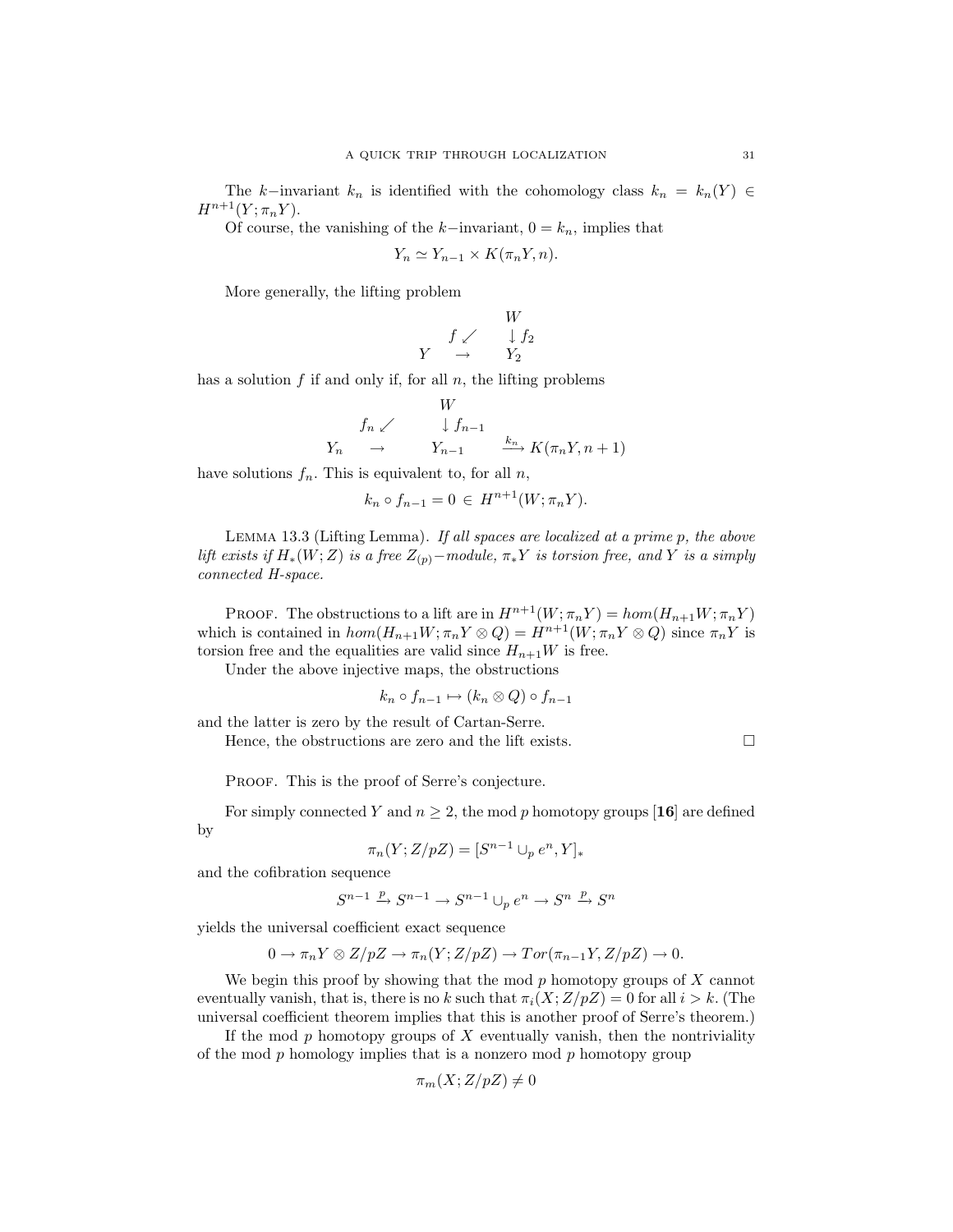with  $m \geq 2$  as large as possible. The universal coefficient theorem implies that there are two possibilities:

1)  $\pi_m X \otimes Z/pZ \neq 0$  or

2)  $\pi_m X \otimes Z/pZ = 0$  and  $Tor(\pi_{m-1}X, Z/pZ) \neq 0$ . In this case,  $m \geq 3$  since X is simply connected.

And, in both cases,  $\pi_i(X;Z/pZ) = 0$  for all  $i > m$ . Hence,  $\pi_i X$  is uniquely p−divisible if  $i > m$  in both cases and also for  $i = m$  in case 2). In other words,  $\pi_i X$  is a  $Z[1/p]$  module if  $i > m$  in both cases and also for  $i = m$  in case 2). In cases 1) and 2), we have that  $\pi_m X$  has no nontrivial elements of order p.

Miller's theorem asserts that, for the X we are considering,  $map_*(BZ/pZ, X)$ is weakly contractible and hence  $map_*(BZ/pZ, \Omega^j X) = \Omega^j map_*(BZ/pZ, X)$  is weakly contractible for any iterated loop space.

Suppose that X satisfies case 2) and let  $Y = (\Omega^{m-2}X)_0 =$  the component of the basepoint in the iterated loop space. There is a nontrivial map  $f_1 : BZ/pZ \rightarrow$  $K(\pi_{m-1}X, 1)$  and the obstructions to the lifting this up the Postnikov system to  $f : BZ/pZ \to (\Omega^{m-1}X)_0$  are zero, that is,

$$
k_i \in H^{i+1}(BZ/pZ, \pi_i Y) = 0, \quad i \ge 2
$$

since  $\pi_i Y = \pi_{i+m-2} X$ ,  $i+m-2 \geq m$ , is a  $Z[1/p]$  module. Hence, the composition  $BZ/pZ \xrightarrow{f} Y \subseteq \Omega^{m-2}X$  is not null homotopic. This contradicts Miller's theorem.

Suppose that X satisfies case 1) and let  $Y = \Omega^{m-2}X < 1$  >= the universal cover of the iterated loop space. We have a monomorphism  $\gamma: Z_{(p)} \to \pi_m X$  such that  $Z_{(p)} \otimes Z/pZ \to \pi_m X \otimes Z/pZ$  is also a monomorphism. Hence, the composition

$$
f_2: BZ/pZ \xrightarrow{\alpha} K(Z_{(p)}, 2) \xrightarrow{\gamma} K(\pi_m X, 2)
$$

is not null homotopic where  $\gamma$  is the induced map and  $\alpha$  represents a generator of

$$
H^2(BZ/pZ, Z_{(p)}) = Ext(Z/pZ, Z_{(p)}) = Z/pZ.
$$

The map  $f_2$  is not null homotopic since:

It is clear that

$$
H^2(K(\pi_m X, 2), Z/pZ) = hom(\pi_m X, Z/pZ) = hom(\pi_m X \otimes Z/pZ, Z/pZ) \rightarrow
$$

$$
H^2(K(Z_{(p)}, 2), Z/pZ) = hom(Z_{(p)}, Z/pZ) = hom(Z_{(p)} \otimes Z/pZ, Z/pZ)
$$

is an epimorphism. Therefore, the composition  $f_2 = \gamma \circ \alpha$  induces the nonzero map

$$
hom(\pi_m X \otimes Z/pZ, Z/pZ) \to hom(Z_{(p)} \otimes Z/pZ, Z/pZ) \xrightarrow{\simeq} Z/pZ
$$

in the second mod p cohomology group.

The obstructions to lifting  $f_2$  to a map  $f : BZ/pZ \to \Omega^{m-2}X < 1$  > are zero, that is,

$$
k_i \in H^{i+1}(BZ/pZ, \pi_i Y) = 0, \quad i \ge 3
$$

since  $\pi_i Y = \pi_{i+m-2} X$ ,  $i+m-2 \geq m+1$ , is a  $Z[1/p]$  module. The composition  $BZ/pZ \stackrel{f}{\rightarrow} Y \rightarrow \Omega^{m-2}X$  is not null homotopic since Y is a covering, f is not null homotopic and  $BZ/pZ$  is connected. This contradicts Miller's theorem.

Thus, we have shown that the mod  $p$  homotopy groups of  $X$  cannot eventually vanish, that is, there is no k such that  $\pi_i(X;Z/pZ) = 0$  for all  $i > k$ .

Now suppose that  $Tor(\pi_m X, Z/pZ) \neq 0$  for only finitely many m. Choose m sufficiently large that  $Tor(\pi_i X, Z/pZ) = 0$  for all  $i \geq m$  and

$$
\pi_m(X; Z/pZ) = \pi_m X \otimes Z/pZ \neq 0.
$$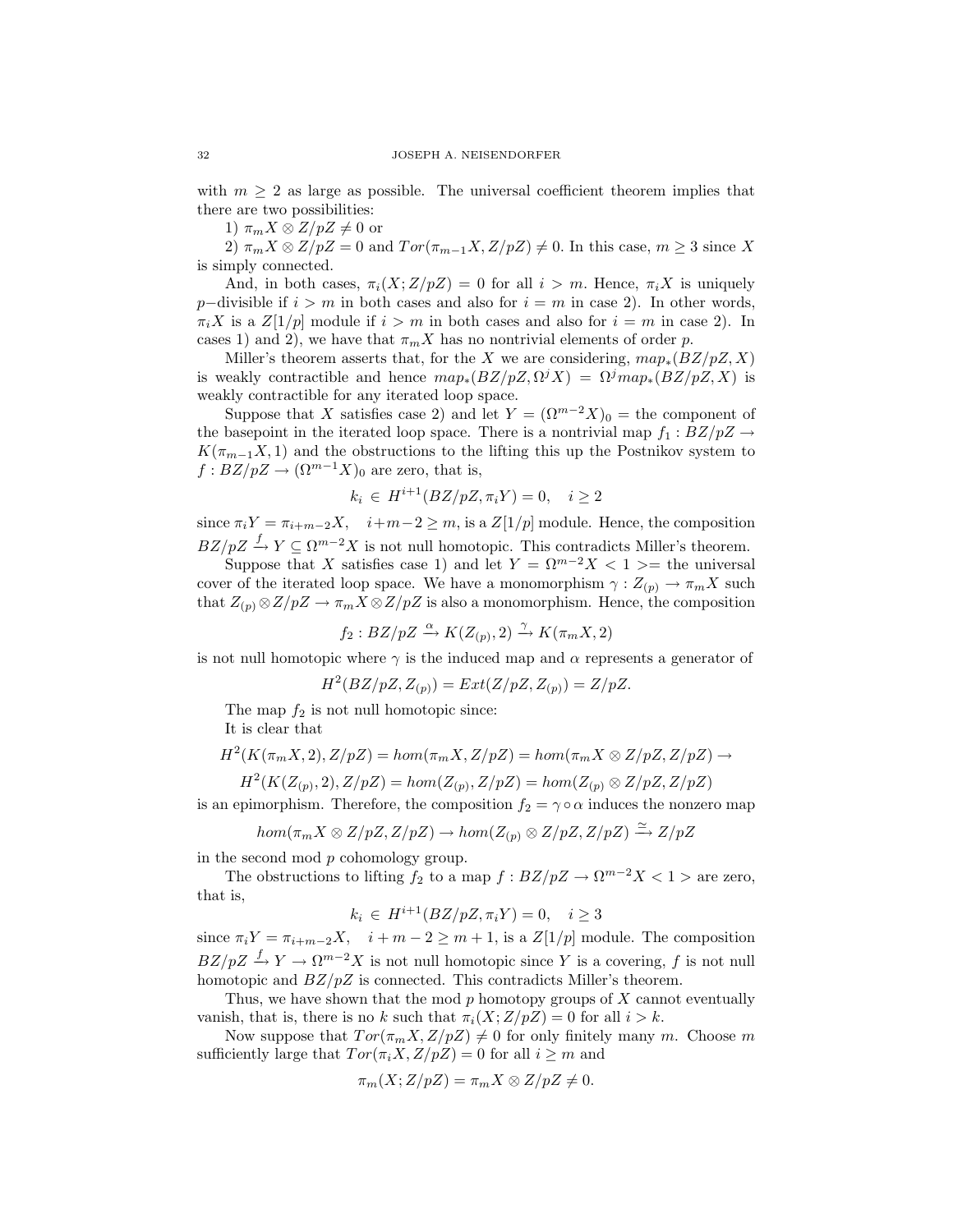As above, let  $Y = \Omega^{m-2}X < 1$  > and let  $\gamma : K(Z_{(p)}, 2) \to K(\pi_m X, 2)$  be a map such that the composition

$$
BZ/pZ \xrightarrow{\alpha} K(Z_{(p)}, 2) \xrightarrow{\gamma} K(\pi_m X, 2)
$$

is not null homotopic. The previous Lifting Lemma implies that the obstructions to lifting  $\gamma$  are zero. As before, there is a composition

$$
BZ/pZ \to Y \to \Omega^{m-2}X
$$

which is not null homotopic and this contradicts Miller's theorem. Serre's conjecture is proved.

#### References

- [1] M. F. Atiyah and I. G. Macdonald. Introduction to Commutative Algebra. Addison-Wesley, 1969.
- [2] A. K. Bousfield. Localization and periodicity in unstable homotopy theory. Jour. Amer. Math. Soc., 7:831–874, 1994.
- [3] A. K. Bousfield. Unstable localizations and periodicity. In C. Brota, C. Casacuberta, and G. Mislin, editors, Algebraic Topology: New Trends in Localization and Periodicity. Birkhäuser, 1996.
- [4] A. K. Bousfield and D. M. Kan. Homotopy Limits, Completions, and Localization, Lecture Notes in Math 304. Springer-Verlag, 1972.
- [5] H. Cartan and S. Eilenberg. Homological Algebra. Princeton University Press, 1956.
- [6] W. Chachólski and J. Scherer. Homotopy theory of diagrams. Mem. Amer. Math. Soc., 155(736):x+90, 2002.
- [7] F. R. Cohen, J. C. Moore, and J. A. Neisendorfer. The double suspension and exponents of the homotopy groups of spheres. Ann. of Math., 110:549–565, 1979.
- [8] E. Dror Farjoun. Cellular Spaces, Null Spaces, and Homotopy Localization, Lecture Notes in Math. 1622. Springer-Verlag, 1995.
- [9] W. G. Dwyer, P. S. Hirschhorn, D. M. Kan, and J. H. Smith. Homotopy Limit Functors on Model Categories and Homotopical Categories. Amer. Math. Soc., 2004.
- [10] E. Dyer and J. Roitberg. Note on sequences of Mayer-Vietoris type. Proc. Amer. Math. Soc., 80:660–662, 1980.
- [11] H. Hopf. Uber die abbildungen von spharen niedriger dimensionen. Fund. Math., 25:427–440, 1935.
- [12] S. MacLane. Homology. Springer-Verlag, 1963.
- [13] C. A. McGibbon and J. A. Neisendorfer. On the homotopy groups of a finite dimensional space. Comment. Math. Helv., 59:253–257, 1984.
- [14] H. R. Miller. The Sullivan conjecture on maps from classifying spaces. Ann. of Math., 120:39– 87, 1984.
- [15] J. W. Milnor and J. C. Moore. On the structure of Hopf algebras. Ann. of Math., 81:211–264, 1965.
- [16] J. A. Neisendorfer. Primary homotopy theory, Memoirs A.M.S. 232. Amer. Math. Soc., 1980.
- [17] J. A. Neisendorfer. Properties of certain H-spaces. Quart. Jour. Math. Oxford, 34:201–209, 1981.
- [18] J. A. Neisendorfer. Localization and connected covers of finite complexes. Contemp. Math., 181:385–390, 1995.
- [19] P. S. Selick. Odd primary torsion in  $\pi_k(S^3)$ . Topology, 17:407-412, 1978.
- [20] P. S. Selick. Space exponents for loop spaces of spheres. In W. Dwyer et al., editor, Stable and Unstable Homotopy. Amer. Math. Soc., 1998.
- [21] J.-P. Serre. Cohomologie modulo 2 des complexes d'Eilenberg-MacLane. Comment. Math. Helv., 27:198–231, 1953.
- [22] S. J. Shiffman. Ext p-completion in the homotopy category. PhD thesis, Dartmouth College, 1974.
- [23] E. H. Spanier. Algebraic Topology. McGraw-Hill, 1966.
- [24] N. E. Steenrod. The Topology of Fibre Bundles. Princeton University Press, 1951.
- [25] G. W. Whitehead. Elements of Homotopy Theory. Springer-Verlag, 1978.